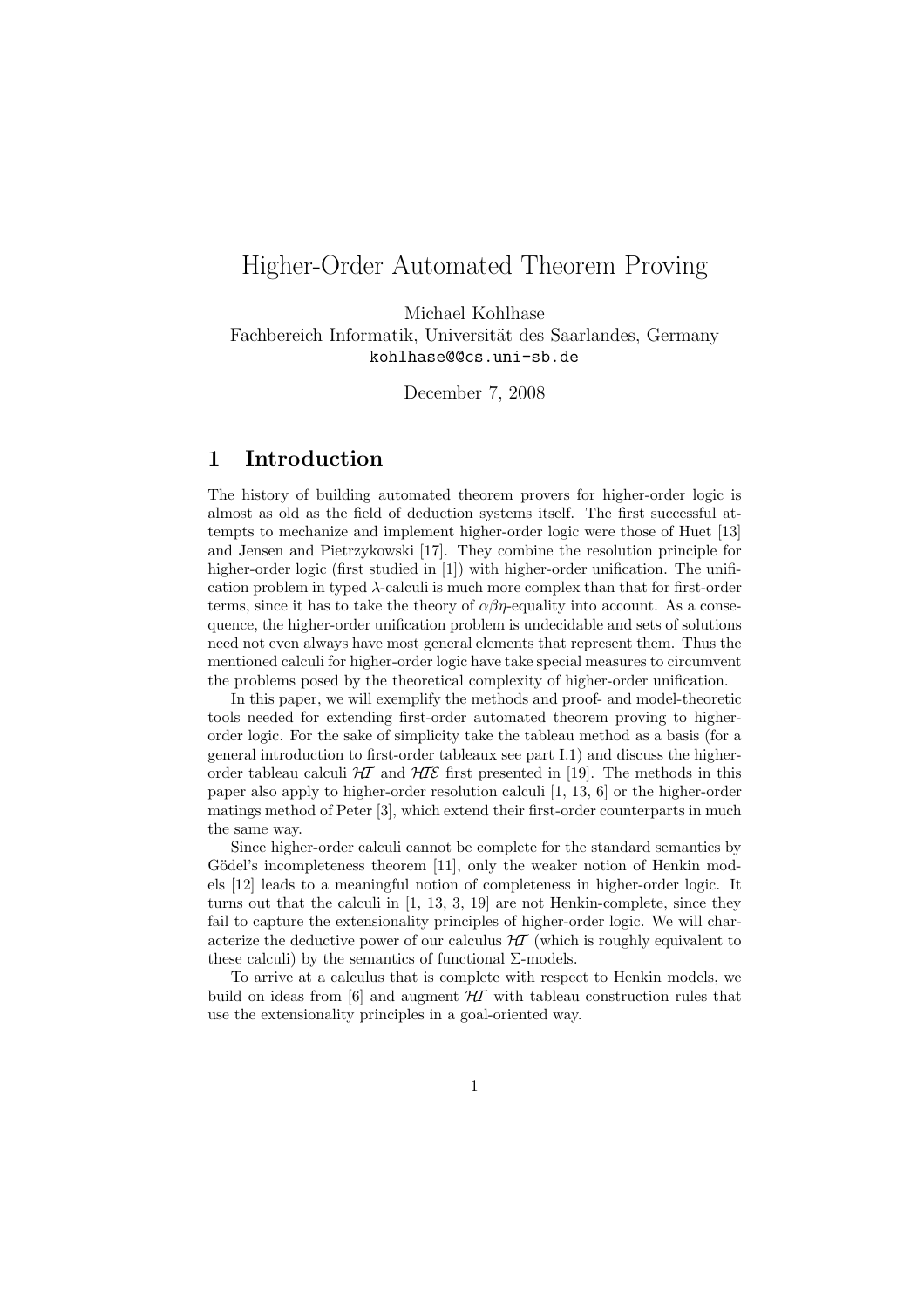# 2 Higher-Order Logic

We will use a formulation  $HOC$  of higher-order logic which is essentially the Andrews/Henkin version [12, 1, 2] of simple type theory.

#### 2.1 The System  $HOL$

For the logical system  $HOL$ , we specialize the simply typed  $\lambda$ -calculus (see Chapter I.2.12 Section 2) by assuming special types and constants. In particular, we assume that the set B of base types is  $\{o, \iota\}$  where the base type  $\iota$  stands for the set of individuals, and the type o for the truth values. These types alleviate the need for the syntactic categories of "terms" and "formulae" that are necessary for first order logic, since in  $HOL$ , the equivalent of first-order "terms" are just the formulae of type  $\iota$  and that of first-order "formulae", those of type  $o$ . Correspondingly, we call a well-formed formula of type  $o$  a *proposition*, and a closed proposition a sentence. In contrast to the exposition in I.2.12, we will denote the types of formulae in the index unless they are clear from the context.

Furthermore, we will assume the existence of the usual connectives and quantifiers. In particular, we assume all signatures to contain the declarations

 $\Sigma^{\text{HOL}}:=\{[\neg \text{: }o \to o],[\lor \text{: }o \to o \to o]\} \cup \{[\Pi^{\alpha} \text{: } (\alpha \to o) \to o] \big| \alpha \in \mathcal{T}\}$ 

We call the constants  $\neg, \vee, \Pi^{\alpha}$  logical constants, since they will have a fixed interpretation in the respective semantics. More specifically  $\neg$ ,  $\vee$  are called *con*nectives and the  $\Pi^{\alpha}$  a quantifier. We can obtain the connectives  $\vee, \Rightarrow, \Leftrightarrow$  from the connectives defined so far, for instance, we take  $A \Rightarrow B$  as an abbreviation for  $\neg(\mathbf{A} \wedge \neg \mathbf{B})$ . Finally, we use the infix notation for connectives, and write  $\forall X_{\alpha}.\mathbf{A}$  as an abbreviation for  $\Pi^{\alpha}(\lambda X_{\alpha}.\mathbf{A}).$ 

Non-logical constants are called parameters, since the choice of parameters determines the particular formulation of the logical system  $HOL$ . To simplify the model constructions, we assume the existence of infinitely many parameters  $w^i_\alpha \in \mathcal{W}_\alpha$  which we will call *witness parameters* per type  $\alpha$ . We will denote the set of witness parameters occurring in a formula  $\bf{A}$  with  $W(\bf{A})$  and call all other parameters proper .

In order to get a feeling for the expressivity of higher-order logic, let us look at a few mathematical examples.

Example 2.1 (Peano Axioms) The natural numbers are formalized using the constant 0, for the number zero, and the constant  $s_{i\rightarrow i}$  for the successor function. The set of natural numbers is represented by the predicate constant  $\mathbb{N}_{\iota\to 0}$  and the following set of axioms.

- 1. IN0 (zero is a natural number)
- 2.  $\forall X_i. (\mathbf{N}X) \Rightarrow \mathbf{N}(sX)$  (the successor of a natural number is a natural number)
- 3. ¬ $\exists X_i.$ ( $\mathbb{N}X$ )  $\wedge sX = 0$  (zero has no predecessor)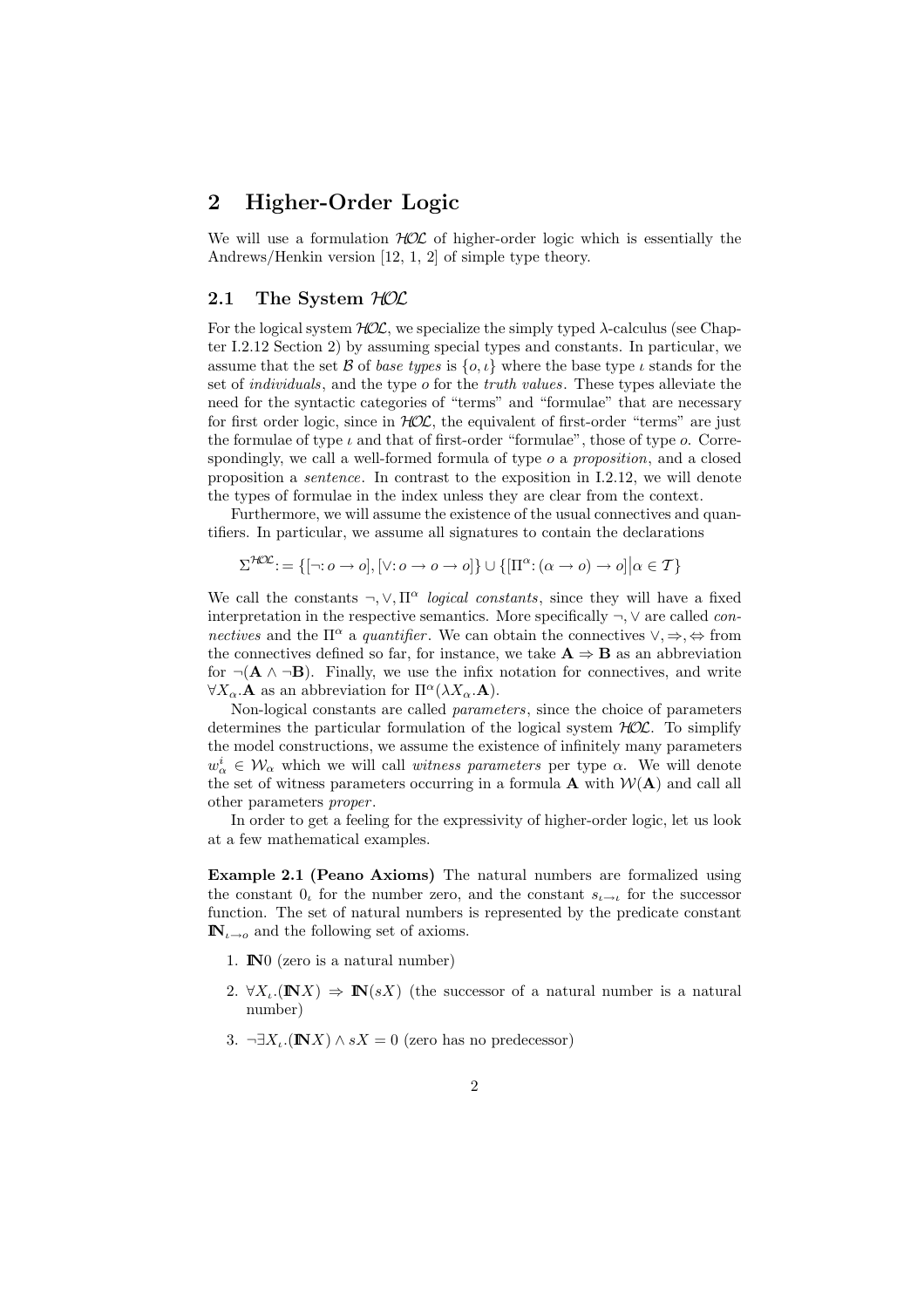- 4.  $\forall X_i, Y_i.(sX = sY) \Rightarrow (X = Y)$  (the successor function is one-one)
- 5.  $\forall P_{\cdot \rightarrow \circ} (P_0 \land \forall Y_{\cdot} P X \Rightarrow P(sX)) \Rightarrow (\forall Z \cdot \mathbb{N} Z \Rightarrow P Z)$ (Induction Axiom: all properties  $\overline{P}$  that hold on zero and with every natural number hold on its successor must hold on all natural numbers.)

Even complex assertions, such as Cantor's theorem have a simple representation in HOL.

Example 2.2 (Cantor's Theorem) The following formula is a variant of Cantor's theorem of the uncountability of **IR**.

$$
\neg \exists F_{\iota \to \iota \to \iota}.(\forall Z_\iota, W_\iota.\mathbb{N} Z \wedge \mathbb{N} W \Rightarrow \mathbb{N}(FZW) \wedge \\ \forall G_{\iota \to \iota}.\forall Z_\iota.(\mathbb{N} Z \Rightarrow \mathbb{N}(GZ)) \Rightarrow \exists J_\iota.\mathbb{N} J \wedge FJ = G)
$$

The mapping  $F$  – that is claimed not to exist – maps natural numbers (type  $\iota$ ) to functions (type  $\iota \to \iota$ ), thus it has type  $\iota \to \iota \to \iota$ . The subformula beginning with the first universal quantifier says that  $F$  is onto (surjective: every function G has a pre-image  $J_{\iota}$ ).

#### 2.2 Semantics

When evaluating calculi for higher-order logic, the classical notion of completeness becomes problematic, since higher-order logic cannot admit complete calculi according to Gödel's first incompleteness theorem [11]. At closer view, Gödel's theorem only applies to the so-called standard semantics, where a model consists of a given universe  $\mathcal{D}_{\iota}$  of individuals, the set  $\mathcal{D}_{o}$  of truth values, and universes  $\mathcal{D}_{\alpha \to \beta}$  for the function types that are just the sets of all functions with domain  $\mathcal{D}_{\alpha}$  and codomain  $\mathcal{D}_{\beta}$ . While this semantics is indeed the intuitive semantics for mathematics, it does not yield a reasonable measure for the completeness of a calculus. If we consider a generalized notion of model theory, the so-called Henkin models, where the universes of functional type are only required to be subsets of the set of all functions such that there exists a denotation for any well-formed formula, then appropriate generalizations of first-order calculi are complete [12]. Clearly each standard model is a Henkin model. Moreover, there are now so many new models, that all propositions that are valid (in the standard sense) but not provable, now have a counterexample. Thus this semantics yields an appropriate measure of completeness for higherorder calculi. Fortunately, the corresponding notion of soundness entails that of standard soundness, since each standard model is a Henkin model by definition. Furthermore, by Gödel's second incompleteness theorem, formal methods cannot characterize the standard models in the class of Henkin models.

We will now formally develop the semantics of  $HOL$ . For this, we first give a set-theoretic semantics ( $\Sigma$ -algebras) for the simply typed  $\lambda$ -calculus and use that as a basis for the definition of  $\Sigma$ -models, which we further specialize to Henkin- and standard models. For details see [5].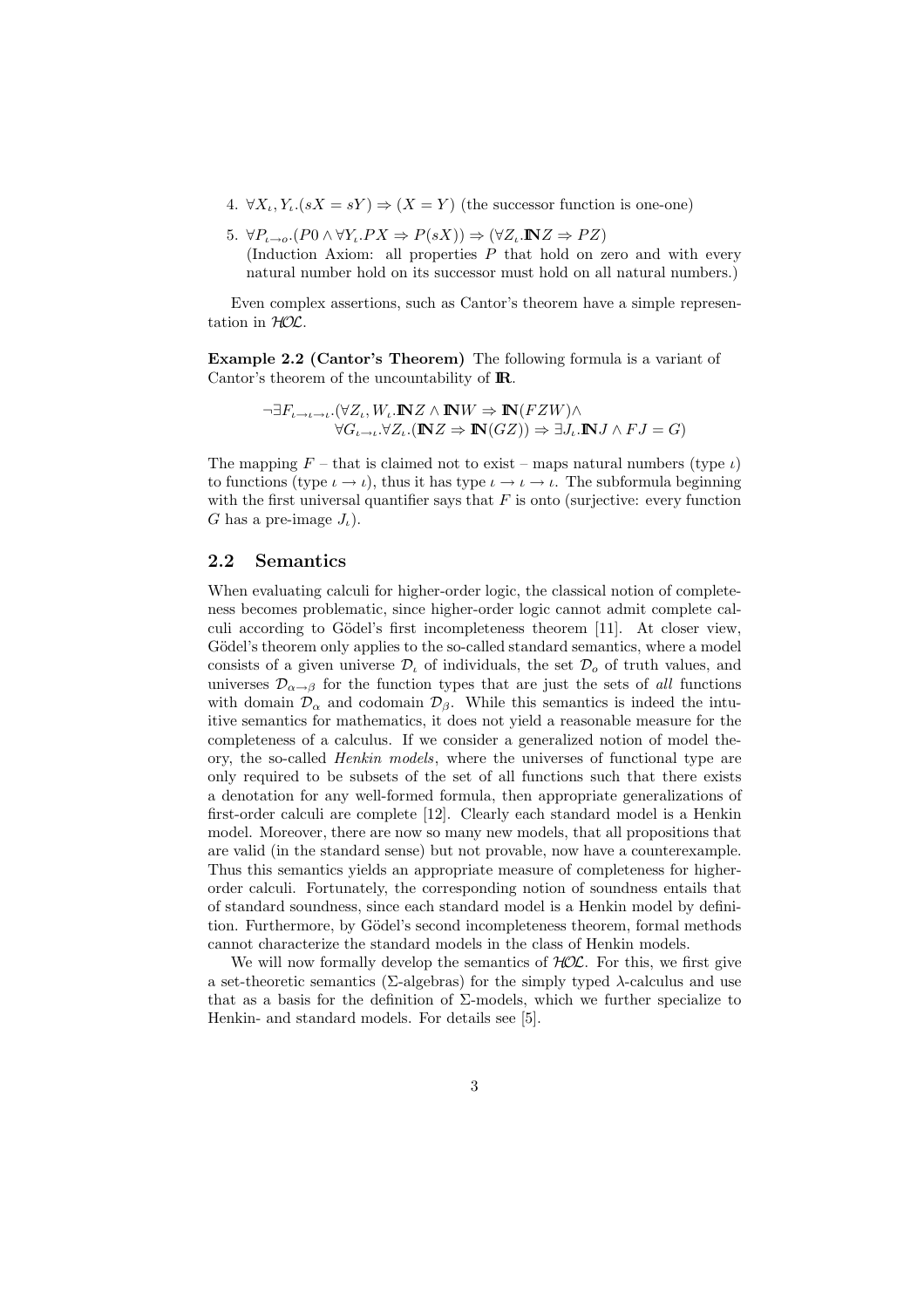**Definition 2.3 (Σ-Algebra)** Let  $\mathcal{D} = {\mathcal{D}_{\alpha} | \alpha \in \mathcal{T}}$  be a collection of sets, such that  $\mathcal{D}_{\alpha \to \beta} \subseteq \mathcal{F}(\mathcal{D}_{\alpha}; \mathcal{D}_{\beta}) = \{f | f : \mathcal{D}_{\alpha} \to \mathcal{D}_{\beta}\}\$ and let  $\mathcal{I}: \Sigma \to \mathcal{D}$  be a type-preserving mapping  $(\mathcal{I}(\Sigma_\alpha) \subseteq \mathcal{D}_\alpha)$ , then we call the pair  $\mathcal{A} = (\mathcal{D}, \mathcal{I})$  a pre-Σ-algebra. The collection D is called the frame, the set  $\mathcal{D}_{\alpha}$  the universe of type  $\alpha$ , and the function  $\mathcal I$  the *interpretation* of constants.

We call a type-preserving function  $\varphi$  from the set V of variables into  $\mathcal D$ a variable assignment. We will denote the assignment  $\psi$  with  $\psi(X) = a$  that coincides with  $\varphi$  everywhere else with  $\varphi$ ,  $\{X \mapsto a\}$ . The *homomorphic extension*  $\mathcal{I}_{\varphi}$  of  $\varphi$  is inductively defined to be a type-preserving partial function from wellformed formulae to  $D$ , such that

- 1.  $\mathcal{I}_{\varphi}(X) = \varphi(X)$ , if X is a variable,
- 2.  $\mathcal{I}_{\varphi}(c) = \mathcal{I}(c)$ , if c is a constant,
- 3.  $\mathcal{I}_{\varphi}(\mathbf{AB}) = \mathcal{I}_{\varphi}(\mathbf{A})(\mathcal{I}_{\varphi}(\mathbf{B})),$
- 4. If there is a function f in  $\mathcal{D}_{\alpha \to \beta}$  such that  $f(a) := \mathcal{I}_{\varphi, \{X \mapsto a\}}(B)$ , then  $\mathcal{I}_{\varphi}(\lambda X_{\alpha} \cdot \mathbf{B}_{\beta}) = \mathsf{f}$  else it is undefined.

We call  $\mathcal{I}_{\varphi}(\mathbf{A}_{\alpha}) \in \mathcal{D}_{\alpha}$  the value or denotation of  $\mathbf{A}_{\alpha}$  in A for  $\varphi$ .

A pre-Σ-algebra  $\mathcal{A} = (\mathcal{D}, \mathcal{I})$  is called  $\Sigma$ -algebra, iff for each assignment  $\varphi$  into A the homomorphic extension  $\mathcal{I}_{\varphi}$  is defined for any well-formed formula. These closure conditions for the carrier set  $D$  of  $A$  assures that the universes of functions  $\mathcal{D}_{\alpha\rightarrow\beta}$  are rich enough to contain a value for all well-formed formulae **A**. Note that this requirement directly corresponds to the so-called comprehension axioms of higher-order logic and set-theory.

Example 2.4 (Term Algebra) Let  $D$  be the collection sets of of well-formed formulae in  $\beta\eta$ -normal form, let function application be defined such that  $\mathbf{A}(\mathbf{B})$ is the  $\beta\eta$ -normal form of **AB**, and  $\mathcal{I}:=Id_{\Sigma}$ , then we call  $\mathcal{TS}(\Sigma):=(\mathcal{D},\mathcal{I})$  the term algebra for Σ. Note that assignments into  $TS(\Sigma)$  are just substitutions, and  $\mathcal{I}_{\sigma}(\mathbf{A})$  is the  $\beta\eta$ -normal form of  $\sigma(\mathbf{A})$ .

**Definition 2.5 (Valuation)** Let  $\mathcal{A} = (\mathcal{D}, \mathcal{I})$  be a  $\Sigma$ -algebra, then a surjective total function  $v: \mathcal{D}_o \to \{\mathsf{T}, \mathsf{F}\}\$ is called a valuation for A, iff

- 1.  $v(\mathcal{I}(\neg)(a)) = T$ , iff  $v(a) = F$ ,
- 2.  $v(\mathcal{I}(\vee)(a, b)) = T$ , iff  $v(a) = T$  or  $v(b) = T$ ,
- 3.  $v(\mathcal{I}(\Pi^{\alpha})(f)) = T$ , iff  $v(f(a)) = T$  for each  $a \in \mathcal{D}_{\alpha}$

The notion of valuation intuitively gives a truth-value interpretation to the domain  $\mathcal{D}_{\alpha}$  of a  $\Sigma$ -algebra, which is consistent with the intuitive interpretations of the logical constants. Since models are semantic entities that are constructed to make statements about truth and falsity of formulae, the requirement that there exists a valuation is perhaps the most general condition under which one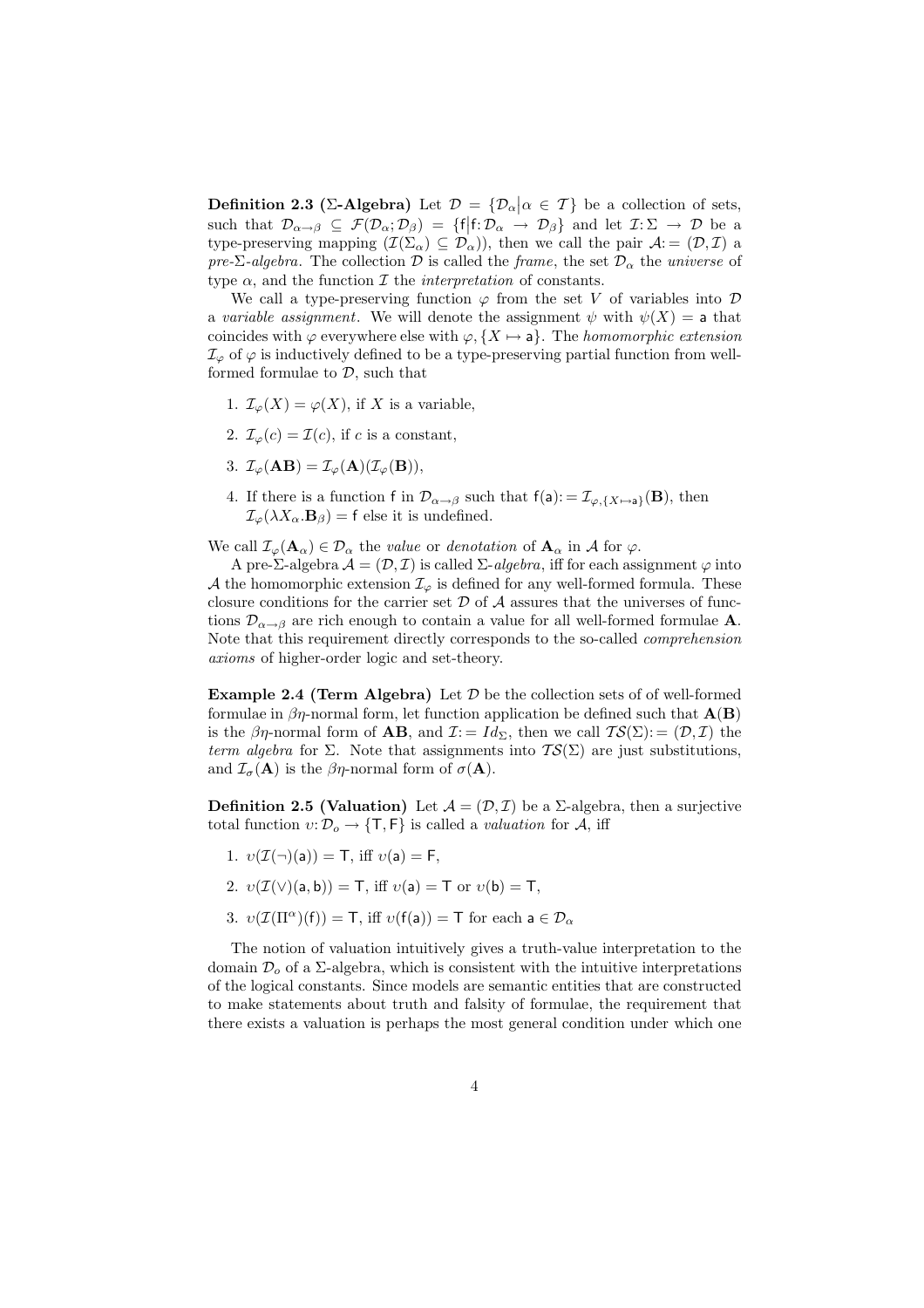wants to speak of a model.<sup>1</sup> Thus we will define our most general notion of semantics as Σ-algebras that have valuations.

**Definition 2.6 (Σ-model)** Let  $\mathcal{A} = (\mathcal{D}, \mathcal{I})$  be a  $\Sigma$ -algebra and v be a valuation for  $(D, \mathcal{I})$ , then we call the triple  $\mathcal{M} := (\mathcal{D}, \mathcal{I}, v)$  a  $\Sigma$ -model.

If for every type  $\alpha$ , the universe  $\mathcal{D}_{\alpha\to\alpha\to\alpha}$  contains a relation r, such that for all  $a, b \in \mathcal{D}_{\alpha}, v(r(a, b)) = T$ , iff  $a = b$ , then we call M a  $\Sigma$ -model with equality.  $Σ$ -models without equality can have counterintuitive properties (see [2] for a discussion in the context of Henkin models and [5] for a full development of the theory), so we will always consider  $\Sigma$ -models with equality in this paper.

It is a matter of folklore that in  $HOL$ , equality can be defined from the connectives and quantifiers.

Definition 2.7 (Leibniz' Formulation for Equality) We define the Leibniz formula for equality by

$$
\mathbf{Q}^{\alpha} := (\lambda X_{\alpha} Y_{\alpha} \forall P_{\alpha \to o}.PX \Rightarrow PY)
$$

With this definition,  $\mathbf{Q}^{\alpha} \mathbf{AB}$  β-reduces to  $\forall P_{\alpha \to \alpha}$ . (P**A**)  $\Rightarrow$  (P**B**), which can be interpreted as: formulae  $\bf{A}$  and  $\bf{B}$  are not equal, iff there exists a discerning property  $P$ . In other words,  $\bf{A}$  and  $\bf{B}$  are equal, if they are indiscernible. Note that we do not need equivalence in the definition, since  $P$  can be instantiated with  $\lambda Z_{\alpha}$ , $\neg R_{\alpha \to \alpha} Z$  for some new variable R, which gives the converse direction of the implication.

Since the formula  $\mathbf{Q}^{\alpha}$  is intended to denote the equality relation, we use  $\mathbf{A} = \alpha \mathbf{B}$  or even  $\mathbf{A} = \mathbf{B}$  as an abbreviation for  $(\mathbf{Q}^{\alpha} \mathbf{A} \mathbf{B})$ . Note that we have not included a constant for *primitive equality* in  $\Sigma$ <sup>HOL</sup>, so that all equalities occurring in formulae in this paper are abbreviations for  $\mathbf{Q}^{\alpha}$ .

If  $\mathcal{M} = (\mathcal{D}, \mathcal{I}, v)$  is a  $\Sigma$ -model with equality, then  $v(\mathcal{I}_{\varphi}(\mathbf{Q}^{\alpha} \mathbf{A} \mathbf{B})) = \mathbf{T}$ , iff  $\mathcal{I}_{\varphi}(\mathbf{A}) = \mathcal{I}_{\varphi}(\mathbf{B})$ . Note, that the proof of this crucially hinges on the availability of the identity relation in  $\mathcal{D}_{\alpha\to\alpha\to\alpha}$ , which ensures the singleton sets in  $\mathcal{D}_{\alpha\to\alpha}$ which are needed as discerning properties. Thus in  $\Sigma$ -models without equality,  $\mathbf{Q}^{\alpha}$  is not a faithful representation of equality (for details see [5]).

We now present two special classes of  $\Sigma$ -models, which model the intended understanding of  $HOL$ . The class of standard models is in some way the most natural notion of semantics for  $HOL$ , however, with the notion of completeness induced with this semantics there cannot be complete calculi, a fact that makes it virtually useless for our purposes. The class of Henkin models allows complete calculi and, in fact, we will exhibit one (cf. Section 4).

**Definition 2.8 (Henkin model)** Let  $\mathcal{M} = (\mathcal{D}, \mathcal{I}, v)$  be a  $\Sigma$ -model with equality, such that  $A = (\mathcal{D}, \mathcal{I})$  is a  $\Sigma$ -algebra, then M is called a *Henkin model*, iff

<sup>&</sup>lt;sup>1</sup>There are more general notions, for instance, Peter Andrews uses models, where functionality can break down in [1] (see [5] for a discussion) to establish his "unifying principle", but we will not pursue this in this paper.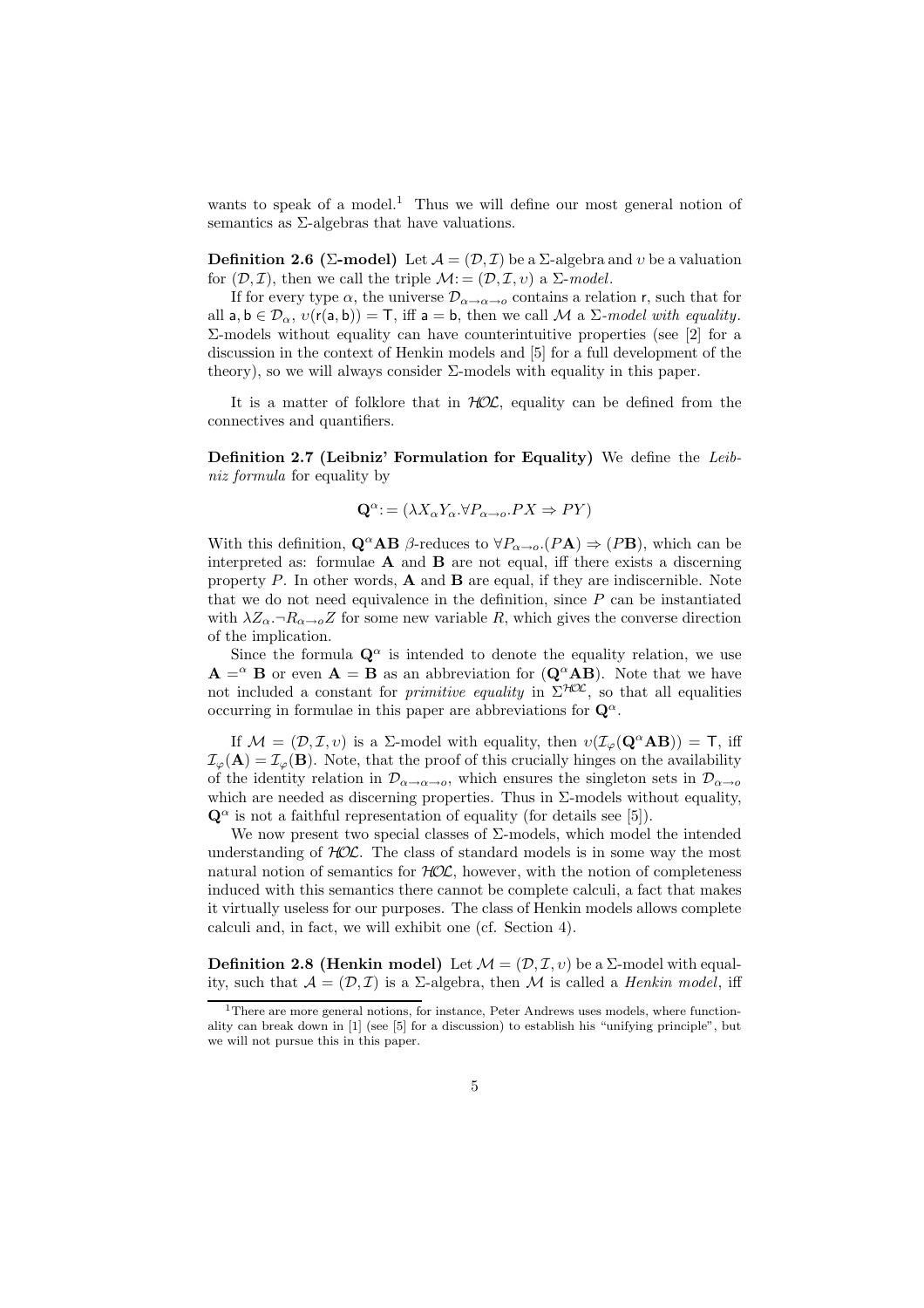$\mathcal{D}_o$  is the set  $\{\mathsf{T},\mathsf{F}\}\$  of truth values and v is the identity function on  $\mathcal{D}$ . Thus v is fixed in Henkin models, and we can fully describe  $\mathcal M$  by its carrier set  $\mathcal D$  and its interpretation  $\mathcal I$ . We are striving for a general notion of algebraic model, so we only require M to be *comprehension-closeds* ( $\mathcal A$  is a  $\Sigma$ -algebra) and do not require M to be full  $(\mathcal{D}_{\alpha \to \beta} = \mathcal{F}(\mathcal{D}_{\alpha}; \mathcal{D}_{\beta}))$ . A full Henkin model is called a standard model.

**Remark 2.9** If we were only interested in analyzing  $HOL$  with respect to Henkin semantics, we could have simplified the presentation of the theory by only assuming the equality constants  $q^{\alpha}$  for all types  $\alpha \in \mathcal{T}$ , defining the other logical constants by the following definitions (due to Peter Andrews), and treating them as defined formulae:

To: = q α→α→o q αq <sup>α</sup> Fo: = q o→o (λXo.X)(λXo.To) ¬: = (q <sup>o</sup>Fo) Π<sup>α</sup>: = (q α→o (λXα.To)) ∧: = (λXoYo.q(o→o→o)→<sup>o</sup> (λG<sup>o</sup>→o→<sup>o</sup>.GToTo)(λG.GXY ))

Furthermore, we could have weakened the conditions for  $v$  to be a valuation by only requiring that  $v \circ \mathcal{I}(q^{\alpha})$  is the identity relation on  $\mathcal{D}_{\alpha}$ , since the definitions above entail that  $v = Id_{\mathcal{D}_{o}}$  is a valuation. Note that a construction like the one above is not possible in the case of  $\Sigma$ -models, since the proof of the condition for  $\neg$  requires that  $\mathcal{D}_{o}$  has exactly the elements T and F, as the definition takes all elements that are not T to be false.

Definition 2.10 (Extensionality) We call the following formula schemata

$$
\begin{array}{rcl}\n\mathbf{Ext}^{\alpha \to \beta} & = & \forall F_{\alpha \to \beta} . \forall G_{\alpha \to \beta} (\forall X_{\alpha}. FX = GX) \Rightarrow F = G \\
\mathbf{Ext}^{\circ} & = & \forall F_{o} . \forall G_{o} . (F \Leftrightarrow G) \Leftrightarrow F = G\n\end{array}
$$

the extensionality axioms.  $\text{Ext}^{\alpha \to \beta}$  is called the axiom of functional extensionality and specifies that two (mathematical) functions are equal, iff they give the same values on all arguments. This principle is universally assumed in mathematics, but not for instance in the theory of computation, since it would for instance make any two correct sorting algorithms indiscernible.

The second axiom is called the axiom of propositional extensionality or substitutivity of equivalence and entails that logically equivalent propositions can be substituted for each other in any context. This principle is also usually assumed in higher-order logic, but not for instance in natural language semantics, where the facts that the queen is always the head of the Commonwealth and that Elisabeth is the queen do not entail that Elisabeth is always the head of the Commonwealth.

Note that the equalities in these formulae are abbreviations for the Leibniz formula.

It is easy to check that  $\mathbf{Ext}^{\alpha \to \beta}$  is valid in all  $\Sigma$ -models, while  $\mathbf{Ext}^o$  is only valid in Henkin Models. In fact we have specifically constructed the Σ-models in order to allow  $\text{Ext}^o$  to break down: The first version of our higher-order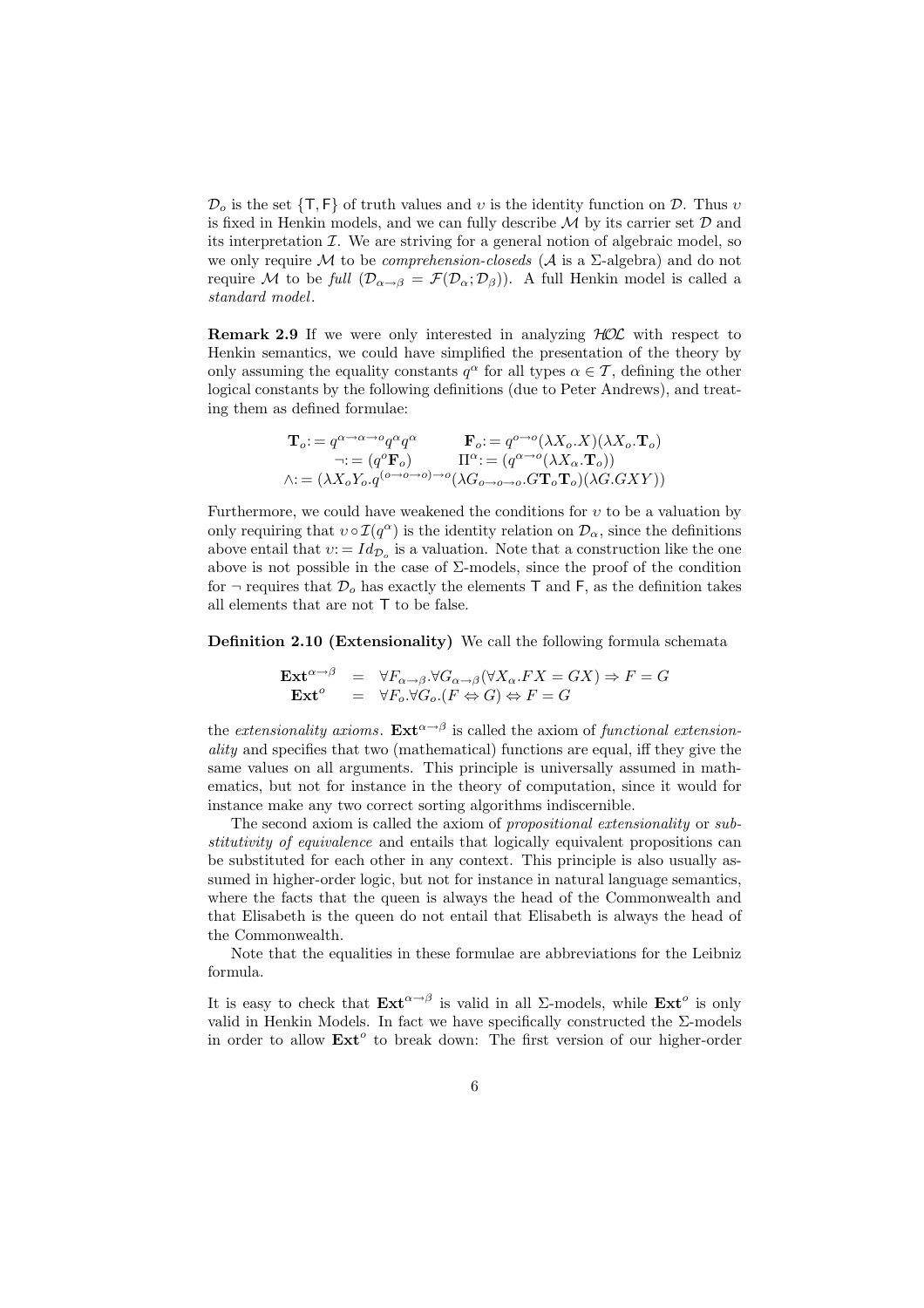tableau calculus will not be able to handle full extensionality. This is not a problem special to our system, since this is also a problem for the calculi of higher-order resolution [13] and for higher-order mating-search [3].

### 2.3 Model Existence Theorems

Now we introduce model existence theorems for  $\Sigma$ -models and Henkin models as an important tool for proving completeness results in higher-order logic. A more detailed discussion together with further model existence theorems in connection with additional notions of models can be found in [5]. Such theorems were first introduced by Smullyan (who calls them unifying principles) in [24] based on work by Hintikka and Beth and later generalized to higher-order logic by Andrews in [1]. Since there is no simple Herbrand theorem in higher-order logic, Andrews "unifying principle for type theory" from [1] has become the standard method for completeness proofs in higher-order logic, even though it only yields completeness relative to a certain Hilbert-style calculus (that is not complete with respect to Henkin models, since it lacks extensionality). For this paper, we will use a stronger version.

Definition 2.11 (Abstract Consistency Class) Let  $\nabla_{\Sigma}$  be a family of sets of propositions, then  $\nabla_{\Sigma}$  is called an *abstract consistency class*, iff each  $\nabla_{\Sigma}$  is closed under subsets, and satisfies conditions (1) to (8) for all sets  $\Phi \in \nabla_{\Sigma}$ . If it also satisfies (9), then we call it extensional.

- 1. If **A** is atomic, then  $\mathbf{A} \notin \Phi$  or  $\neg \mathbf{A} \notin \Phi$ .
- 2. If  $\mathbf{A} \in \Phi$  and if **B** is the  $\beta\eta$ -normal form of **A**, then  $\mathbf{B} * \Phi \in \nabla_{\Sigma}^2$ .
- 3. If  $\neg\neg \mathbf{A} \in \Phi$ , then  $\mathbf{A} * \Phi \in \nabla_{\Sigma}$ .
- 4. If  $\mathbf{A} \vee \mathbf{B} \in \Phi$ , then  $\Phi * \mathbf{A} \in \nabla_{\Sigma}$  or  $\Phi * \mathbf{B} \in \nabla_{\Sigma}$ .
- 5. If  $\neg(\mathbf{A} \vee \mathbf{B}) \in \Phi$ , then  $\Phi * \neg \mathbf{A} * \neg \mathbf{B} \in \nabla_{\Sigma}$ .
- 6. If  $\Pi^{\alpha} \mathbf{A} \in \Phi$ , then  $\Phi * \mathbf{A} \mathbf{B} \in \nabla_{\Sigma}$  for each closed formula  $\mathbf{B} \in \omega f_{\alpha}(\Sigma)$ .
- 7. If  $\neg \Pi^{\alpha} \mathbf{A} \in \Phi$ , then  $\Phi * \neg (\mathbf{A} w_{\alpha}) \in \nabla_{\Sigma}$  for any witness constant  $w_{\alpha} \in \mathcal{W}$ that does not occur in Φ.
- 8. If  $\neg(\mathbf{A} = \alpha \rightarrow \beta \mathbf{B}) \in \Phi$ , then  $\Phi * \neg(\mathbf{A} w_{\alpha} = \mathbf{B} w) \in \nabla_{\Sigma}$  for any witness constant  $w_{\alpha} \in \mathcal{W}$  that does not occur in  $\Phi$ .
- 9. If  $\neg(\mathbf{A} = \{^{\circ}\mathbf{B}\}) \in \Phi$ , then  $\Phi \cup {\{\mathbf{A}, \neg \mathbf{B}\}} \in \nabla_{\Sigma}$  or  $\Phi \cup {\{\neg \mathbf{A}, \mathbf{B}\}} \in \nabla_{\Sigma}$ .

Here, we treat equality as an abbreviation for Leibniz definition. We call an abstract consistency class *saturated*, iff for all  $\Phi \in \nabla_{\Sigma}$  and all propositions  $\mathbf{A} \in \mathit{wff}_{o}(\Sigma)$  we have  $\Phi * \mathbf{A} \in \nabla_{\Sigma}$  or  $\Phi * \neg \mathbf{A} \in \nabla_{\Sigma}$ .

<sup>&</sup>lt;sup>2</sup>We use  $A * a$  as an abbreviation for  $A \cup \{a\}$ .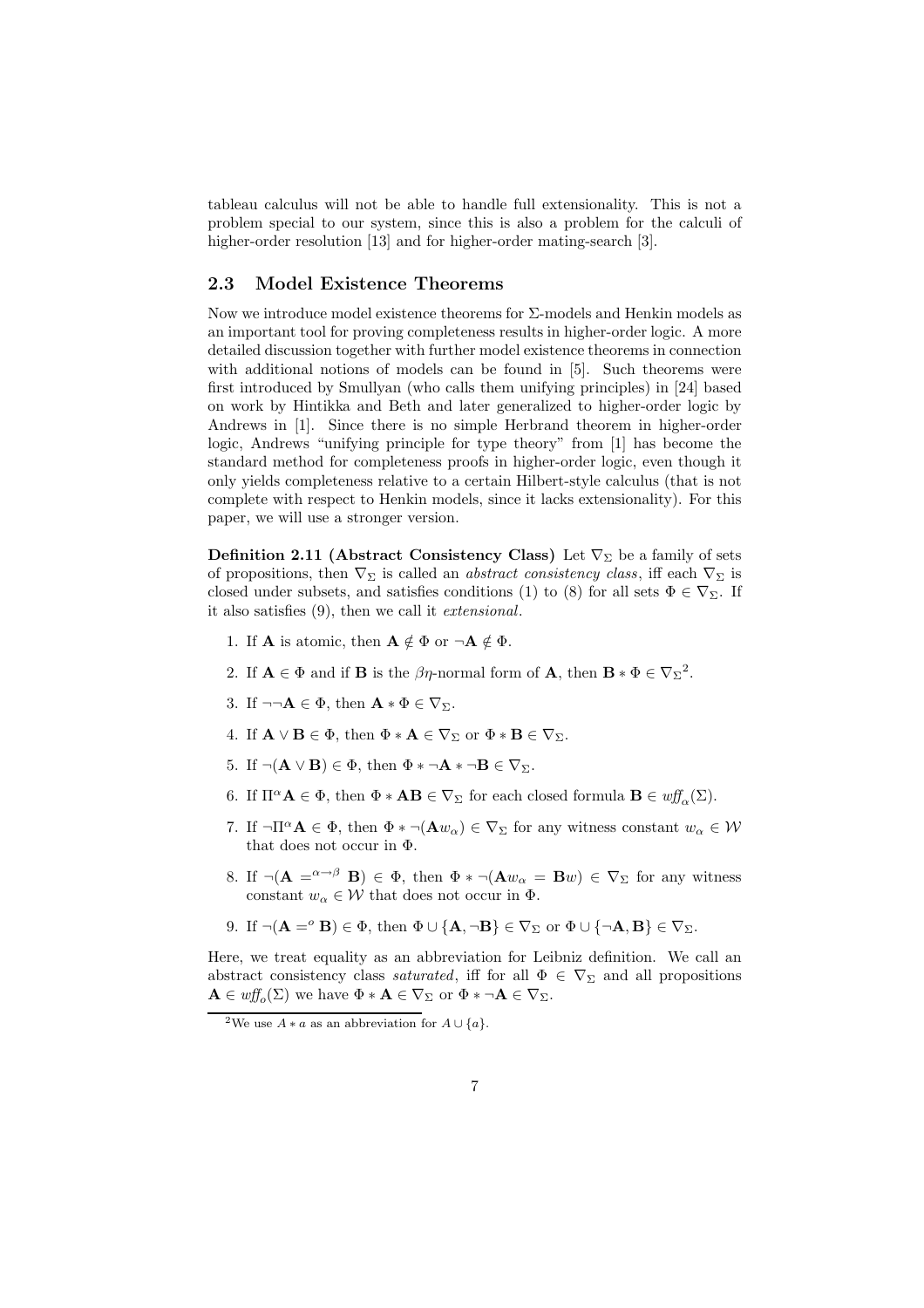Theorem 2.12 (Model Existence Theorem) Let  $H \in \nabla_{\Sigma}$  and  $\nabla_{\Sigma}$  be a saturated abstract consistency class, then there is a  $\Sigma$ -model M (with equality), such that  $\mathcal{M} \models H$ . If  $\nabla_{\Sigma}$  is extensional, then there is even a Henkin model for H.

**Proof sketch:** For details see [5]. The proof of the first assertion has two stages: First the set H is extended to a Hintikka set, i.e. a maximal element  $\mathcal{H} \in \nabla_{\Sigma}$ , where for each sentence  $\mathbf{D} \in \nabla_{\Sigma}$  with  $\mathcal{H} * \mathbf{D} \in \nabla_{\Sigma}$ , we already have  $\mathbf{D} \in \mathcal{H}$ . This limit construction, that iteratively adds consistent sentences and witness formulae, is a generalized version of Henkin's in [12]. In the second stage, the special properties of Hintikka sets are exploited to construct a valuation υ for the term algebra  $TS(\Sigma)$  ( $v(\mathbf{C}) = \mathbf{T}$ , if  $\mathbf{C} \in \mathcal{H}$  and  $v(\mathbf{C}) = \mathbf{F}$ , if  $\neg \mathbf{C} \in \mathcal{H}$ ). For instance, in any Hintikka set H we have  $A \in \mathcal{H}$  iff  $\neg A \notin \mathcal{H}$ , so v is a total function. Here we have used the assumption that  $\nabla_{\Sigma}$  is saturated, since the result is false otherwise. Similarly, for Hintikka sets we have  $\mathbf{A} \wedge \mathbf{B} \in \mathcal{H}$ , iff  $A, B \in \mathcal{H}$ , and similar properties for the other connectives and quantifiers, which entails that v is a valuation  $TS(\Sigma)$ . Thus  $\mathcal{M} := (TS(\Sigma), v)$  is a  $\Sigma$ -model with  $\mathcal{M} \models \mathcal{H}$  and thus  $\mathcal{M} \models H$ , since  $H \subseteq \mathcal{H}$ .

Note that this proof does not give us a Henkin model, since the set  $\mathcal{D}_o$ is the set of all  $\beta\eta$ -normal sentences and not  $\{\mathsf{T},\mathsf{F}\}\$ . For a Henkin model, we extract a congruence  $\sim_H$  from the Hintikka set H and take the quotient algebra of  $TS(\Sigma)$  with respect to ~ $\gamma$ . For an extensional Hintikka set H we have  $\forall X.(\mathbf{A}X = \mathbf{B}X) \in \mathcal{H}$ , implies  $(\mathbf{A} = \mathbf{B}) \in \mathcal{H}$  and  $(\mathbf{A} \Leftrightarrow \mathbf{B}) \in \mathcal{H}$  implies  $(A = B) \in H$ , which in turn entails that for any propositions A, and B either  $A = B \in \mathcal{H}$  or  $A = \neg B \in \mathcal{H}$ . So, if we say that formulae A and B are H-congruent (A  $\sim_H$  B), iff the universal closure of A = B is a member of H, then  $\sim_{\mathcal{H}}$  is a congruence relation on wff(Σ). Thus the desired model is the the quotient algebra  $\mathcal{M}^{\mathcal{H}} = \mathcal{TS}(\Sigma) /_{\sim_{\mathcal{H}}} = (\mathcal{D}^{\mathcal{H}}, \mathcal{I}^{\mathcal{H}})$  with respect to the H-congruence  $\sim_{\mathcal{H}}$ . We have  $\mathcal{D}_o = \{T, F\}$ , if we define  $T := \|\mathbf{A} \vee \neg \mathbf{A}\|$  and  $\mathsf{F} := [\mathbf{A} \wedge \neg \mathbf{A}]$  for some atomic sentence. Then we verify that  $\mathcal{I}(\mathbf{Q}^{\alpha})$  is indeed the identity relation on  $\mathcal{D}_{\alpha}$ , and  $\mathcal{M}^{\mathcal{H}}$  is a Henkin model.

We have  $\mathcal{I}_{\varphi}(\mathcal{H}) = \{T\}$  for each assignment  $\varphi$  into D, since  $\mathbf{A} \vee \neg \mathbf{A} \in \mathcal{H}$ . Furthermore, we have  $H \subseteq \mathcal{H}$ , hence we get  $\mathcal{I}_{\varphi}(H) = {\mathcal{T}}$ , and therefore  $\mathcal{M} \models$  $\Box$ H.

# 3 Higher-Order Tableaux

Now that we have specified the semantics we can turn to the exposition of our tableau calculi  $H\mathcal{I}$  and  $H\mathcal{I}\mathcal{E}$ . Weaker variants of these calculi have been first considered in [19], they differ from the present version in the treatment of functional extensionality. In this respect, the calculi from [19] were not complete with respect to  $\Sigma$ -models Christoph Benzmüller has noted this shortcoming and proposed the rule  $H\mathcal{T}(leib)$  in [4].

The case of standard tableaux for higher-order logic is a simple extension of first-order tableau methods to the higher-order language. The only significant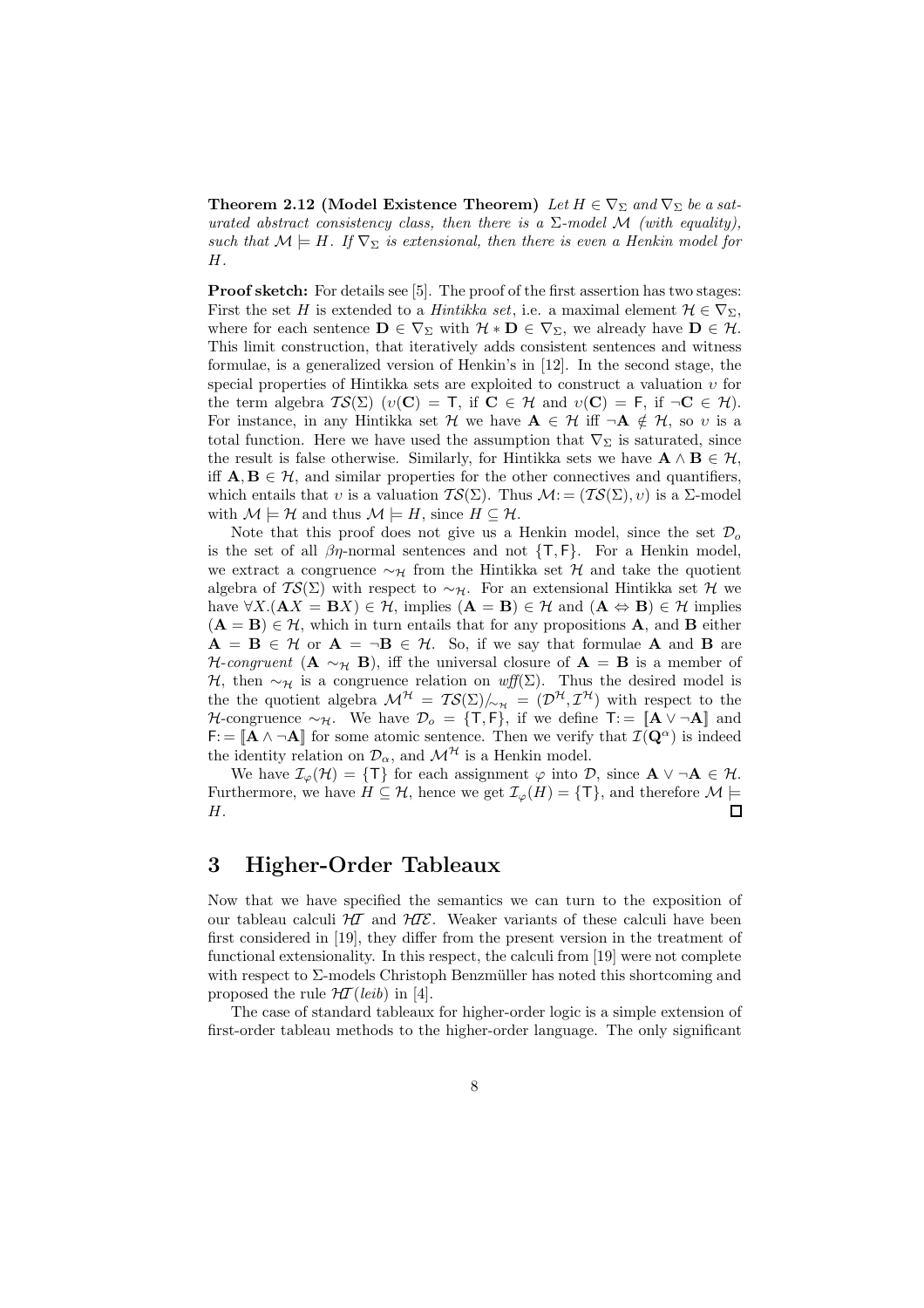difference is that  $\alpha\beta\eta$ -equality has to be built in by keeping formulae in normal form. Therefore we will only concern ourselves with free variable tableaux. Here there are two main differences to the first-order case.

Higher-order unification is undecidable, therefore we cannot simply use it as a sub-procedure that is invoked for closing branches in tableaux. The solution for this problem is to treat the unification problem as a constraint and residuate it using an explicit  $HT(cut)$  tableau rule.

The second difference is that naive Skolemization is not sound for higherorder logic. It is possible to prove an instance of the axiom of choice that is known to be independent of HOL using naive Skolemization. Dale Miller has investigated this problem in depth in [22].

For  $H\mathcal{T}$ , we use a direct encoding of dependencies induced by the sequencing of quantifiers (witnesses for existential quantifications in the scope of a universal quantifier  $\forall X$  may not occur in any formula instantiated for X) in form of an explicit relation  $\mathcal R$  which is similar, but not identical to the approaches in [22, 8]...

Definition 3.1 (Variable Condition, R-Substitution) We will call a partial function  $R$  that maps witness constants to sets of variables a *variable con*dition. We will call a witness constant  $w \in \mathcal{W}$  R-illegal for a variable  $X \in V$ . iff  $X \in \mathcal{R}(w)$  and a formula **A** R-legal for X, if **A** does not contain witness constants that are R-illegal for X. Finally, a substitution  $\sigma$  is called an Rsubstitution, if  $\sigma(X)$  is R-legal for  $X \in \text{Dom}(\sigma)$ .

For a given variable condition R and an R-substitution  $\{X \mapsto \mathbf{A}\}\$  we will often need the following variable condition

$$
\mathcal{R}(X \mapsto \mathbf{A})(w) := \left\{ \begin{array}{ll} \mathcal{R}(w) & \text{if } X \notin \mathcal{R}(w) \\ (\mathcal{R}(w) \setminus \{X\}) \cup \mathbf{Free}(\mathbf{A}) \cup \mathcal{R}(\mathcal{W}(\mathbf{A})) & \text{if } X \in \mathcal{R}(w) \end{array} \right.
$$

For the tableau calculus  $H\mathcal{T}$ , we will need the notion of general bindings, which we will recapitulate in order to be self-contained.

Definition 3.2 (General Binding) A general binding  $G^h_\alpha$  of type  $\alpha = \overline{\beta_n} \rightarrow$  $\gamma$  with head h is a formula of the following form

$$
\mathbf{G}_{\alpha}^{h} = \lambda \overline{X_{\beta}^{n}}. h(H^{1}\overline{X}) \dots (H^{m}\overline{X})
$$

where h has the type  $\overline{\delta_m} \to \gamma$  and the  $H^i$  are new variables of types  $\overline{\beta_n} \to \delta_i$ . If the head h is the bound variable  $X^j$ , then we call **G** the *j*-projection binding and we will denote it with  $G^j_\alpha$ , else an *imitation* binding. Note that for a given type  $\alpha = \overline{\beta_n} \to \gamma$  there are at most n projection bindings. Thus the set

$$
\mathcal{A}_{\alpha}^{h}(\Sigma) := \{ \mathbf{G}_{\alpha}^{j} \big| j \leq n \} * \mathbf{G}_{\alpha}^{h}
$$

of approximating bindings is finite for all heads  $h \in \Sigma \cup V$  and types  $\alpha$ .

The name of general bindings is justified by the following theorem.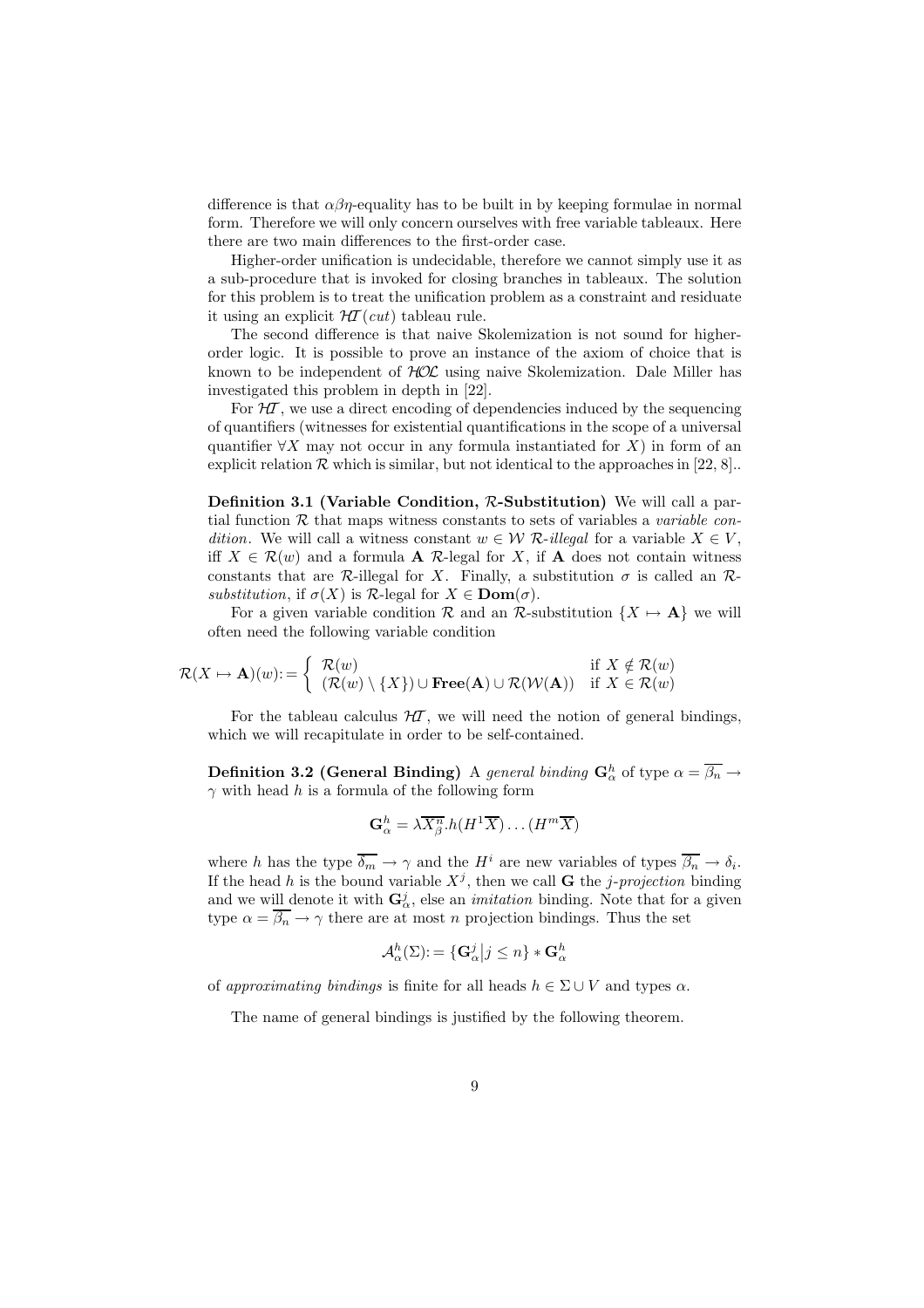**Theorem 3.3 (General Binding Theorem)** Let  $A \in \text{wff}_{\alpha}(\Sigma)$  be a formula with head h, then there exists a substitution  $\rho$ , such that  $\rho(\mathbf{G}_{\alpha}^{h}) = \beta \eta \mathbf{A}$  where  $\mathbf{G}_{\alpha}^{h}$ is the general binding for h and  $\alpha$ . Moreover, if **A** is a head normal form, then the depth of  $\rho$  (i.e. the maximum depth of  $\rho(X)$  for  $X \in \text{Dom}(\rho)$ ) is strictly less than that of A.

**Definition 3.4 (Higher-Order Tableau)** We will call a proposition  $A^v$ , where  $v \in \{\mathsf{T},\mathsf{F}\}\$ a labelled proposition and a literal if **A** is atomic, i.e. if the head of **A** is a parameter or a variable. We will call a pair  $\mathbf{A}_{\alpha} \neq^? \mathbf{B}_{\alpha}$  of formulae a unification constraint.

Let  $\mathcal R$  be a variable condition. We will call a pair  $\mathcal R.\mathcal T$ , where  $\mathcal T$  is a tree whose nodes are labeled with labeled propositions or unification constraints a higher-order tableau, iff it can be constructed by the tableau *construction rules* in figures  $1 - 3$ . See 3.5 for an example.

The structural rules in figure 1 recursively build up the tableau tree by decomposing the logical structure of proper labeled formulae and adding new nodes and branches, managing the variable condition along the way.

| $\frac{(\mathbf{A} \vee \mathbf{B})^{\mathsf{T}}}{\mathbf{A}^{\mathsf{T}} \mathbf{\ }\mathbf{B}^{\mathsf{T}}} \mathcal{H}\mathcal{I}(\wedge)$                                                                                                                           | $\frac{(\neg A)^{\mathsf{T}}}{A^{\mathsf{F}}} \mathcal{H} \mathcal{T} (\neg^{\mathsf{F}})$          | $\frac{\left(\Pi^{\alpha} \mathbf{A}\right)^{\mathsf{T}}}{\left(\mathbf{A} X_{\alpha}\right)^{\mathsf{T}}} \mathcal{H} \mathcal{T}(\textit{all})$ |
|-------------------------------------------------------------------------------------------------------------------------------------------------------------------------------------------------------------------------------------------------------------------------|-----------------------------------------------------------------------------------------------------|---------------------------------------------------------------------------------------------------------------------------------------------------|
| $\frac{\left(\mathbf{A}\vee\mathbf{B}\right)^{\text{F}}}{\mathbf{A}^{\text{F}}}\mathcal{H}\mathcal{I}\left(\vee\right)$<br>B <sup>F</sup>                                                                                                                               | $\frac{\left(\neg A\right)^{\mathsf{F}}}{A^{\mathsf{T}}} \mathcal{H}\mathcal{I}(\neg^{\mathsf{T}})$ | $\frac{\left(\Pi^{\alpha} \mathbf{A}\right)^{\mathsf{F}}}{\left(\mathbf{A} w_{\alpha}\right)^{\mathsf{F}}} \mathcal{H} \mathcal{T}(e x)^{1}$      |
| $\sim$ 1.40 $\sim$ 1.40 $\sim$ 1.40 $\sim$ 1.40 $\sim$ 1.40 $\sim$ 1.40 $\sim$ 1.40 $\sim$ 1.40 $\sim$ 1.40 $\sim$ 1.40 $\sim$ 1.40 $\sim$ 1.40 $\sim$ 1.40 $\sim$ 1.40 $\sim$ 1.40 $\sim$ 1.40 $\sim$ 1.40 $\sim$ 1.40 $\sim$ 1.40 $\sim$ 1.40 $\sim$ 1.40 $\sim$ 1.40 | $\pi$ f $\pi$ (A)                                                                                   |                                                                                                                                                   |

 $w_{\alpha}$  new and  $\mathcal{R}^1 = \mathcal{R} * \{w_{\alpha} \mapsto \textbf{Free}(A)\}\$ 

Figure 1: Structural Rules of  $H\hspace{-0.1cm}T$ 

Since higher-order unification is undecidable, we need an explicit rule  $H\mathcal{I}(cut)$ (see figure 2) for cutting complementary formulae: If  $\mathbf{A}^v$  and  $\mathbf{B}^w$  occur in a branch B of R.T where  $v \neq w$ , then the rule  $H\mathcal{T}(cut)$  introduces the constraint  $\mathbf{A} \neq^? \mathbf{B}$ , which has to be processed before  $\beta$  can be closed in order to conserve soundness. Tableau instantiation is only permitted for  $R$ -solved pairs, where the most general unifier is obvious  $(\mathcal{H}(\mathcal{I}(subst))$  in figure 2). We will call a pair  $X \neq^? C$  R-solved, iff  $X \notin \text{Free}(C)$  and C is R-legal for X. For a given tableau  $\mathcal{R}.\mathcal{T}$ , we will call the combined substitution  $\theta_{\mathcal{T}}$  generated by all applications of  $H\mathcal{I}(subst)$  in T the substitution induced by R.T. Note that  $\sigma$  is a R-substitution.

The  $H\mathcal{T}(leib)$  rule allows to interpret unification constraints as Leibniz equalities. This rule has been introduced by Christoph Benzmüller in [4] and can be seen as a restricted form of primitive substitution introducing the necessary structure for Leibniz equality. Note that the inverse of this rule is admissible in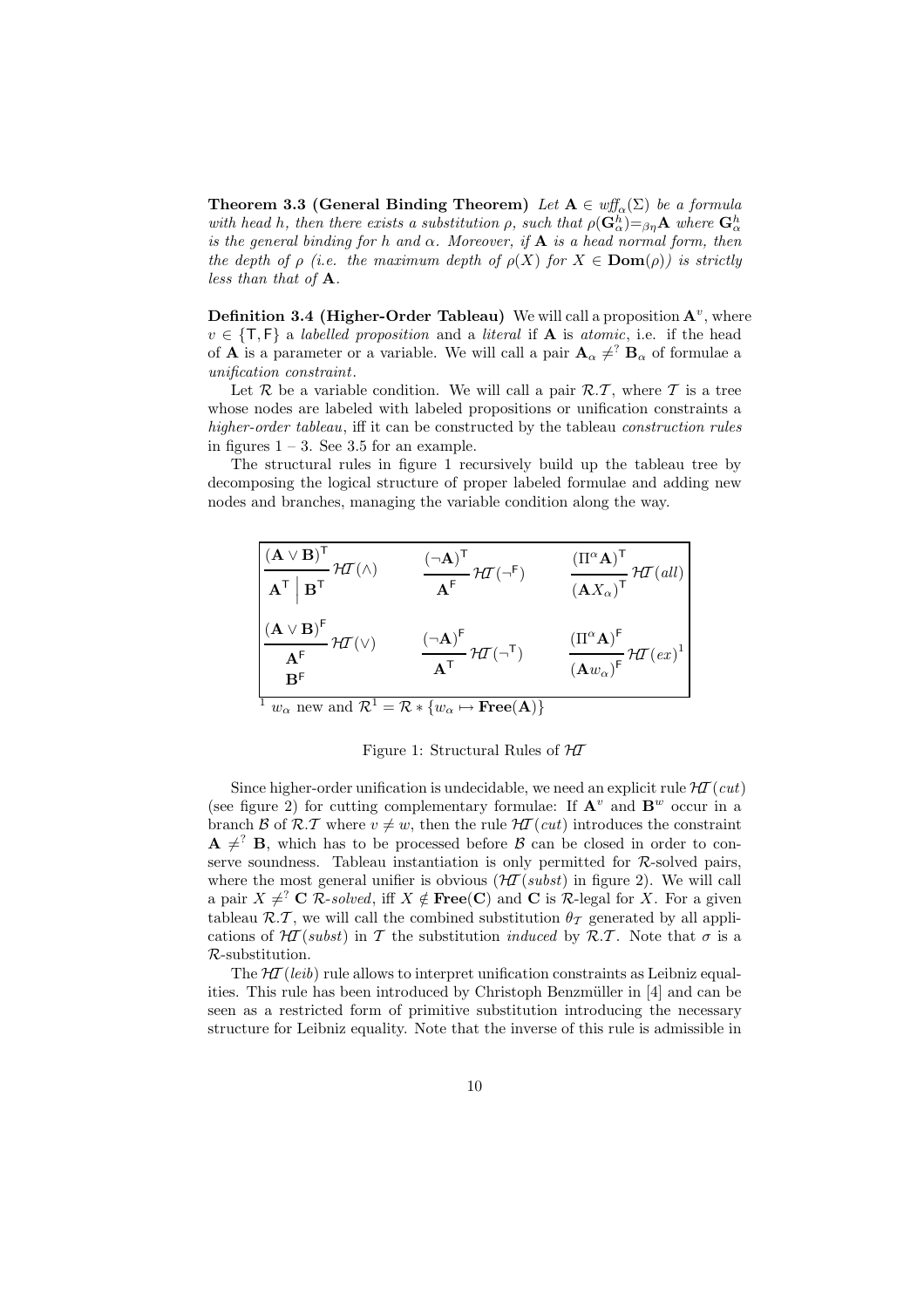$H\!\!\mathcal{I}$ , as we can see in figure 7. Since it is not clear, whether all instantiations that are necessary for a proof can be found by the unification rules in figure 3,  $H\!I$ utilizes a primitive substitution rule that allows to instantiate flexible literals with general bindings for arbitrary connectives and quantifiers.

Unification constraints can be structurally simplified by decomposition of applications (rule  $SIM(dec)$ ) and functional extensionality (rule  $SIM(fun)$ ). The latter rule is licensed by functional extensionality  $(EXT^{\alpha \rightarrow \beta})$  and supplies new arguments that witness the difference of functions  $\mathbf{A}_{\alpha \to \beta}$  and  $\mathbf{B}_{\alpha \to \beta}$ . Note that this rule eliminates  $\lambda$ -binders from unification problems, so that it is sufficient to restrict the rule  $\mathcal{S}IM(dec)$  to applications. All other substitution pairs have

$$
\mathbf{A}^v = \begin{bmatrix} \mathbf{A}^v & \mathbf{B}^w \\ \mathbf{B}^w & \mathcal{H}^T(cut) & \mathbf{X} \neq^? \mathbf{C} & \mathcal{R}\text{-solved} \\ \mathbf{A} \neq^? \mathbf{B} & \mathbf{C} \neq^? \mathbf{C} \end{bmatrix}
$$

$$
\mathbf{A} \neq^? \mathbf{B}
$$

$$
\mathbf{A} = \mathbf{B}^{\mathsf{F}} \mathcal{H}^T(\text{leib}) \qquad \frac{X_\alpha \overline{\mathbf{U}^n}^v & \mathbf{K} \in \mathcal{A}^k(\Sigma) & k \in \Sigma^{\mathcal{HOL}}}{X \overline{\mathbf{U}^n}^v \mid X \neq^? \mathbf{K}} \mathcal{H}^T(\text{prim})
$$

the resulting tableau is of the form  $\mathcal{R}(X \mapsto \mathbf{C})\cdot \{X \mapsto \mathbf{C}\}\mathcal{T}$ 

Figure 2: Constraint and instantiation rules in  $H\mathcal{I}$ 

to be treated by the unification rule from . Note that the rules from figure 3 together with  $H\mathcal{T}(subst)$  directly correspond to the rules of higher-order preunification [14]. With these rules we use the tableau mechanism to construct unification trees (see Theorem 3.10 or Chapter I.2.12, Section 9). All of these rules are used with the understanding that all formulae are reduced  $\beta\eta$ -normal form after each rule application.

$$
F_{\alpha}\overline{\mathbf{U}} \neq^? h \overline{\mathbf{V}} \quad \mathbf{G} \in \mathcal{A}_{\alpha}^h(\Sigma)
$$
\n
$$
F \neq^? \mathbf{G}_{\alpha} \mid \lambda \overline{X}. F \overline{\mathbf{U}} \neq^? \lambda \overline{X}. h \overline{\mathbf{V}}
$$
\n
$$
h \overline{\mathbf{U}^n} \neq^? h \overline{\mathbf{V}^n} \quad h \in \Sigma
$$
\n
$$
J \mathbf{U}^1 \neq^? \mathbf{V}^1 \mid ... \mid \mathbf{U}^n \neq^? \mathbf{V}^n
$$
\n
$$
J \mathbf{U}^n \neq^? \mathbf{V}^n \quad \text{and} \quad \mathcal{R}^1 = \mathcal{R} * \{w \mapsto \text{Free}(\mathbf{A}) \cup \text{Free}(\mathbf{B})\}
$$

#### Figure 3: Unification rules of  $H\mathcal{I}$

We call a branch  $\beta$  in a higher-order tableau  $\mathcal T$  closed, iff  $\beta$  ends in a flex-flex pair or a trivial pair  $A \neq^? A$ . Note that closed branches need not stay closed,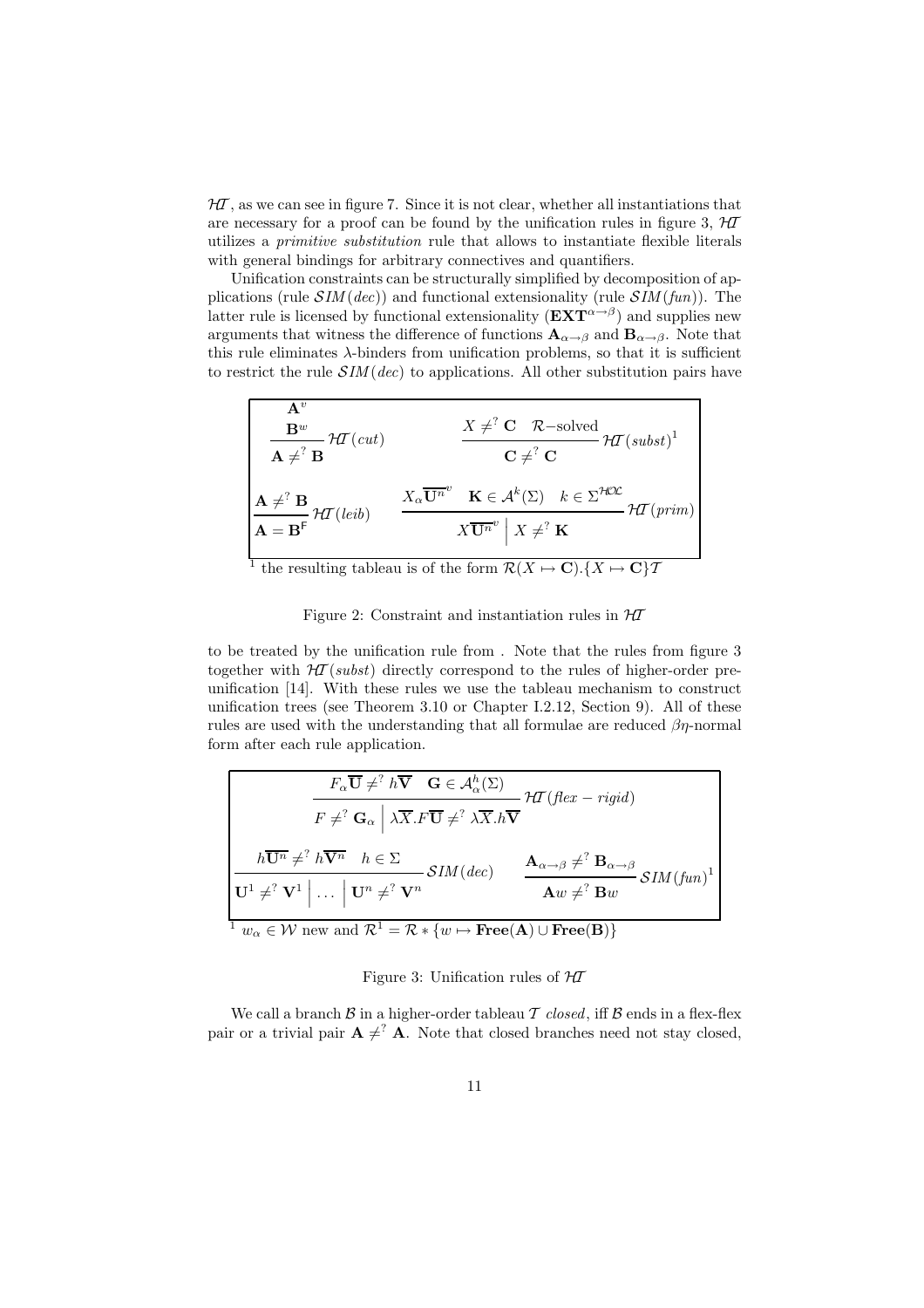since the heads of flex-flex pairs<sup>3</sup> can be instantiated making them rigid. In this case unification has to be resumed on the particular branch. The  $H\mathcal{T}(subst)$ rule immediately closes the branch  $\beta$  that ends in a  $\mathcal{R}$ -solved pair.

A tableau  $\mathcal{R}.\mathcal{T}$  is called *closed*, iff each branch of  $\mathcal{R}.\mathcal{T}$  is closed. For a proposition  $\mathbf{A} \in \text{wf}_{\mathcal{O}}(\Sigma)$  we write  $\vdash_{\mathcal{H}} \mathbf{A}$ , if there is a closed higher-order tableau  $\mathcal{R}.\mathcal{T}$  with  $\mathbf{A}^{\mathsf{F}}$  at the root. In this case we call  $\mathcal{R}.\mathcal{T}$  a  $\mathcal{H}$  refutation for  $A^F$  and a  $H$ -proof for A.

Example 3.5 (A  $H\mathcal{I}$ -Proof of Cantor's Theorem) We show that there cannot be a surjective mapping from the natural numbers to infinite sequences of natural numbers (see example 2.2). In order to simplify the problem we take the type  $\iota$  to be the set of natural numbers ( $\mathbb{N} = \lambda X_{\alpha} \cdot \mathbf{T}_{o}$ ), thus Cantor's theorem has the form

$$
\neg \exists F_{\iota \to \iota \to \iota}.\forall G_{\iota \to \iota}.\exists J_{\iota}.FJ=G
$$

To be able to prove the theorem we need a property of the natural numbers (instead of the Peano Axioms we add the fact that  $\forall X_i.\neg X = sX$  that the successor function has no fixed point). To keep the presentation short, we will add an extensionality axiom, which is not strictly needed (the HOT system discussed in Section 5 finds a proof without it).

|    | $(\neg \exists F_{\iota \to \iota \to \iota} \forall G_{\iota \to \iota}.(\exists J_{\iota}.FJ = G))^{\mathsf{F}}$                         | initial                         |
|----|--------------------------------------------------------------------------------------------------------------------------------------------|---------------------------------|
|    | $(\forall H_{\iota \to \iota}.\forall K_{\iota \to \iota}.\overline{H} = K \Rightarrow \forall N_{\iota}.\overline{H}N = KN)^{\mathsf{T}}$ | initial                         |
|    | $(\forall X_i \neg X = sX)$ <sup>T</sup>                                                                                                   | initial                         |
|    | $\forall G_{\iota \to \iota}.(\exists J_{\iota}.fJ = G)^{\mathsf{T}}$                                                                      | $[\mathcal{H}T(ex)]$            |
| -5 | $(\exists J_{\iota}.fJ=G)^{\mathsf{T}}$                                                                                                    | $[\mathcal{H}T(\textit{all})4]$ |
| -6 | $(fj = G)^{\mathsf{T}}$                                                                                                                    | $[\mathcal{H}T(ex)5]$           |
| 7  | $(H = K \Rightarrow \forall N_{\iota} . H N = K N)^{\mathsf{T}}$                                                                           | $[\mathcal{H}T(\textit{all})2]$ |

At this stage  $\mathcal{R} = \{f \mapsto \emptyset, j \mapsto \{G\} \}$ . Figure 4 completes the tableau proof of cantor's theorem. Note that if we collect the bindings for G, then we obtain the instance  $\lambda Z_{\iota}$ .s( $fZZ$ ), which corresponds to the incremented diagonal sequence that serves as a counterexample to countability in Cantor's original proof.

### 3.1 Soundness

We now proceed to give a definition of validity for labeled formulae that is the basis of the soundness considerations. This notion of validity takes positive variables implicitly, universally quantified, and uses the notion of  $R$ -correspondences as a semantic counterpart of variable conditions that specify the dependencies of variables recorded during the clause normal form transformation.

Definition 3.6 (*R*-Correspondence) Let  $M = (\mathcal{D}, \mathcal{I}, v)$  be a  $\Sigma$ -model and R a variable condition. If  $\mathcal{R}(w_{\beta}) = \{X_{\alpha_1}, \ldots, X_{\alpha_n}\}\$ , then a total function

$$
f_w: \mathcal{D}_{\alpha_1} \times \cdots \times \mathcal{D}_{\alpha_n} \to \mathcal{D}_{\beta}
$$

 ${}^{3}$ Recall that a formula is called *flexible*, if the head is a free (positive) variable and *rigid* otherwise.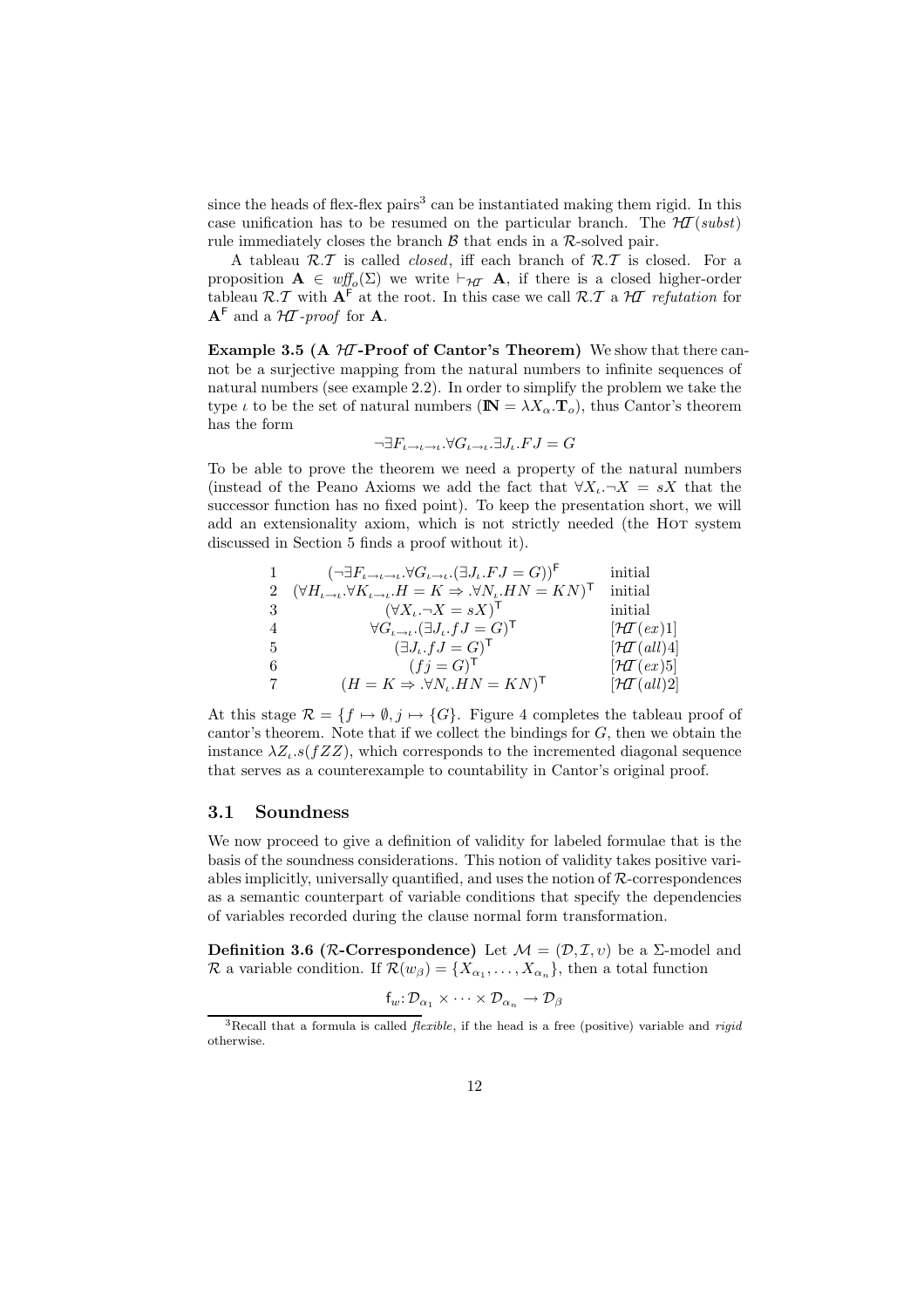

Figure 4: Unification for Cantor's Theorem

is called an R-function for  $w_{\beta}$  in M. We call a complete set  $\mathcal{F}$ : = { $f_w | w_{\beta} \in$ **Dom** $(R)$  of R-functions an R-correspondence for M. Note that we need a value  $f_w \in \mathcal{D}_\beta$  in F, even if  $n = 0$ .

If F is an R-correspondence for M and  $\varphi$  is an assignment into M, then we define the alternative value function  $\mathcal{I}^{\mathcal{F}}_{\varphi}$  by the new base case in the definition of homomorphic extension (cf. 2.3) for witness constants  $w_{\beta} \in \mathcal{W}$ 

$$
\mathcal{I}_{\varphi}^{\mathcal{F}}(w_{\beta}) := \begin{cases} \mathcal{I}(w_{\beta}), & \text{if } w_{\beta} \notin \mathbf{Dom}(\mathcal{R}) \\ f_w(\overline{\varphi(X_n)}), & \text{if } \mathcal{R}(w_{\beta}) = \{X^1, \dots, X^n\} \end{cases}
$$

Note that  $\mathcal{I}_{\varphi}^{\mathcal{F}}(\mathbf{A}) = \mathcal{I}_{\varphi}(\mathbf{A})$ , if **A** does not contain witness constants in  $\text{Dom}(\mathcal{R})$ .

Let **A** be a formula with  $\textbf{Free}(A) = \{Y^1, \ldots, Y^m\}$  and  $\mathcal{W}(A) = \{w^1, \ldots, w^k\},$ and  $\mathcal{R}(w_i) = \{Z^{i1}, \ldots, Z^{in_i}\},\$  then we define the  $\mathcal{R}(X \mapsto \mathbf{A})$ -correspondence

$$
\mathcal{F}(X \to \mathbf{A}) := \{f'_w | f_w \in \mathcal{F}\} \n f'_w(a^1, \dots, a^n, b^1, \dots, b^m, c^{11}, \dots, c^{kn_k}) := f_w(a^1, \dots, a^n, \mathcal{I}_{\varphi}^{\mathcal{F}}(\mathbf{A})) \n \varphi := [b^1/Y^1], \dots, [b^m/Y^m], [c^{11}/Z^{11}], \dots, [c^{kn_k}/Z^{kn_k}]
$$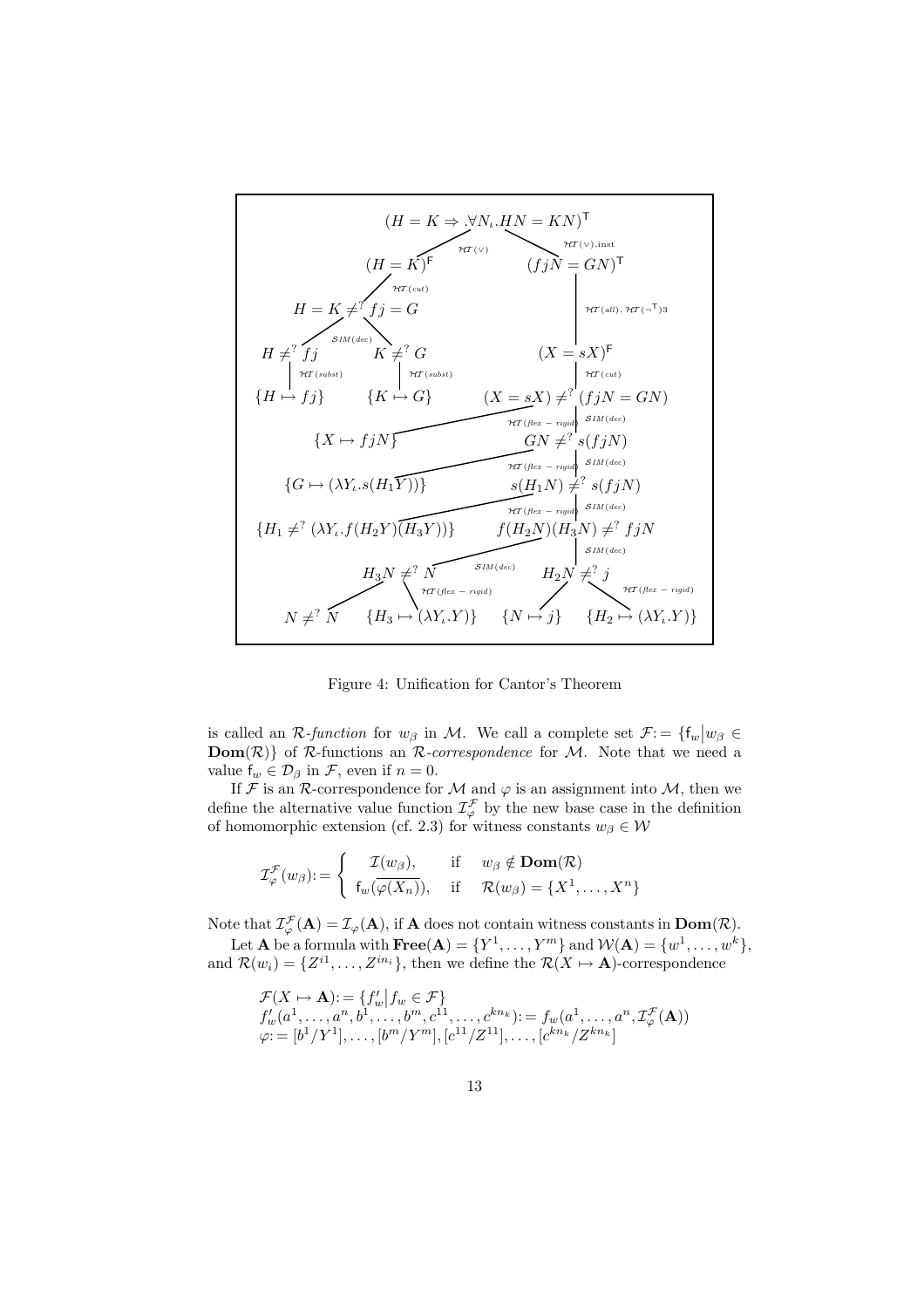Clearly,  $\mathcal{F}(X \mapsto \mathbf{A})$  is an  $\mathcal{R}(X \mapsto \mathbf{A})$ -correspondence by construction, since  $\mathcal{R}(X \mapsto \mathbf{A})(w) = \mathcal{R}(w) \cup \{Y^1, \ldots, Y^m, Z^{11}, \ldots, Z^{kn_k}\}$ 

For this variant notion of evaluation, we have a substitution-value theorem that is similar to that for the original value function  $\mathcal{I}_{\varphi}$ .

Theorem 3.7 (Substitution-Value Theorem for  $\mathcal{I}^{\mathcal{F}}_{\varphi}$ ) Let  $\mathcal{M} = (\mathcal{D}, \mathcal{I})$  be a  $\Sigma$ -algebra,  $\mathcal R$  a variable condition for  $\mathcal M$  and  $\mathbf A$  is  $\mathcal R$ -legal for  $X$ , then

$$
\mathcal{I}_{\varphi}^{\mathcal{F}(X \mapsto \mathbf{A})}(\{X \mapsto \mathbf{A}\} \mathbf{B}) = \mathcal{I}_{\varphi, \{X \mapsto \mathcal{I}_{\varphi}^{\mathcal{F}}(\mathbf{A})\}}^{\mathcal{F}}(\mathbf{B})
$$

Proof: We prove the assertion by an induction over the structure of B. Since the inductive cases are standard, we will only present the base cases of the induction. If  $\bf{B}$  is a proper constant c, then

$$
\mathcal{I}^{\mathcal{F}(X \mapsto \mathbf{A})}_{\varphi}(\{X \mapsto \mathbf{A}\} \mathbf{B}) = \mathcal{I}^{\mathcal{F}(X \mapsto \mathbf{A})}_{\varphi}(c) = \mathcal{I}(c) = \mathcal{I}^{\mathcal{F}}_{\varphi,\{X \mapsto \mathcal{I}^{\mathcal{F}}_{\varphi}(\mathbf{A})\}}(c)
$$

and analogously if  $\mathbf{B} \neq X$  is a variable. If  $\mathbf{B} = X$ , then

$$
\mathcal{I}_{\varphi}^{\mathcal{F}(X \mapsto \mathbf{A})}(\lbrace X \mapsto \mathbf{A} \rbrace \mathbf{B}) = \mathcal{I}_{\varphi}^{\mathcal{F}(X \mapsto \mathbf{A})}(\mathbf{A})
$$
  
\n
$$
= \varphi, \lbrace X \mapsto \mathcal{I}_{\varphi}^{\mathcal{F}(X \mapsto \mathbf{A})}(\mathbf{A}) \rbrace X
$$
  
\n
$$
= \mathcal{I}_{\varphi, \lbrace X \mapsto \mathcal{I}_{\varphi}^{\mathcal{F}(X \mapsto \mathbf{A})}(\mathbf{A}) \rbrace}^{\mathcal{F}(X \mapsto \mathbf{A})}(\mathbf{X})
$$
  
\n
$$
= \mathcal{I}_{\varphi, \lbrace X \mapsto \mathcal{I}_{\varphi}^{\mathcal{F}}(\mathbf{A}) \rbrace}^{\mathcal{F}(X \mapsto \mathbf{A})}(\mathbf{X})
$$

The last step is correct, since  $\{X \mapsto \mathbf{A}\}\$ is a R-substitution: We have  $X \notin \mathcal{R}(w)$ for any  $w \in \mathcal{W}(\mathbf{A})$ , therefore  $f_w \in \mathcal{F}$  and  $f'_w \in \mathcal{F}(X \mapsto \mathbf{A})$  coincide for  $w \in \mathcal{W}(\mathbf{A})$ . Thus we have  $\mathcal{I}_{\varphi}^{\mathcal{F}(X \mapsto \mathbf{A})}(\mathbf{A}) = \mathcal{I}_{\varphi}^{\mathcal{F}}(\mathbf{A})$ , which concludes the proof for the  $\mathbf{B} = X$  case.

Now let  $\mathbf{B} = w \in \mathcal{W}$  and  $\mathcal{R}(w) = \{X^1, \ldots, X^n\}$ , then we have

$$
\mathcal{R}(X \mapsto \mathbf{A})(w) = \{X^1, \dots, X^n, Y^1, \dots, Y^m, Z^{11}, \dots, Z^{kn_k}\}
$$

and (by construction of  $\mathcal{F}(X \mapsto \mathbf{A})$ )

$$
\mathcal{I}_{\varphi}^{\mathcal{F}(X \mapsto \mathbf{A})}(\lbrace X \mapsto \mathbf{A} \rbrace \mathbf{B})
$$
\n
$$
= \mathcal{I}_{\varphi}^{\mathcal{F}(X \mapsto \mathbf{A})}(w)
$$
\n
$$
= f'_{w}(\varphi(X^{1}), \dots, \varphi(X^{n}), \varphi(Y^{1}), \dots, \varphi(Y^{m}), \varphi(Z^{11}), \dots, \varphi(Z^{kn_{k}}))
$$
\n
$$
= f_{w}(\varphi(X^{1}), \dots, \varphi(X^{n}), \mathcal{I}_{\varphi}^{\mathcal{F}}(\mathbf{A}))
$$
\n
$$
= \mathcal{I}_{\varphi, \{X \mapsto \mathcal{I}_{\varphi}^{\mathcal{F}}(\mathbf{A})\}}^{\mathcal{F}}(w)
$$
\n
$$
= \mathcal{I}_{\varphi, \{X \mapsto \mathcal{I}_{\varphi}^{\mathcal{F}}(\mathbf{A})\}}^{\mathcal{F}}(\mathbf{B})
$$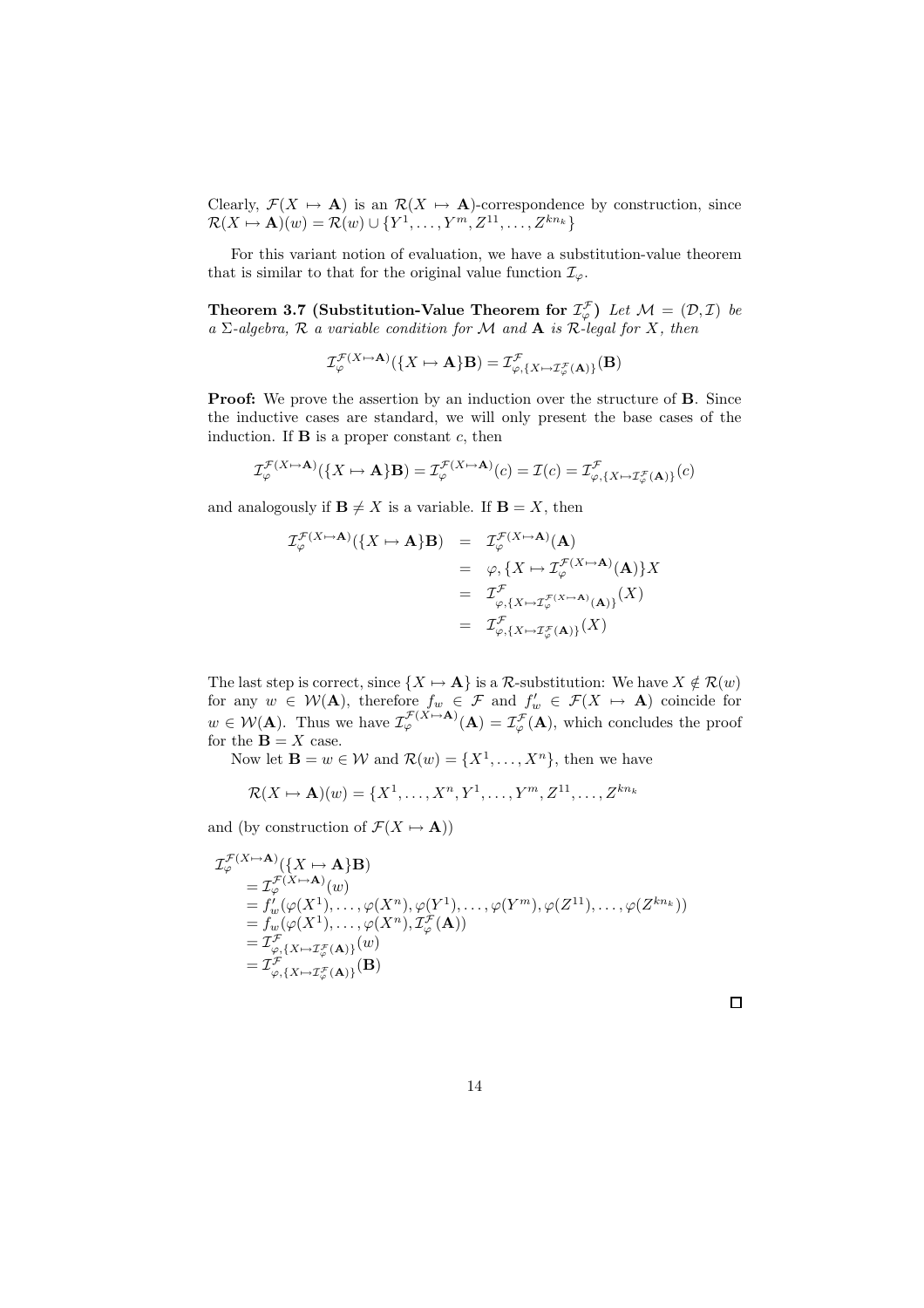**Definition 3.8 (Tableau Satisfiability)** We say that a labeled formula  $A^v$ is R-satisfiable in a  $\Sigma$ -model  $\mathcal{M} = (\mathcal{D}, \mathcal{I}, v)$ , iff there is an R-correspondence F for M, such that  $v(\mathcal{I}_{\varphi}^{\mathcal{F}}(A))=v$  for all assignments  $\varphi$ ; analogously for a pair  $\mathbf{A} \neq^? \mathbf{B}$ , iff  $\mathcal{I}^{\mathcal{F}}_{\varphi}(\mathbf{A}) \neq \mathcal{I}^{\mathcal{F}}_{\varphi}(\mathbf{B})$ . We call a tableau  $\mathcal{R}.\mathcal{T}$  satisfiable, iff all of its formulae R-satisfiable.

**Theorem 3.9 (Soundness of HT)** HT-theorems are valid in the class of  $\Sigma$ models.

**Proof:** Let  $\mathcal{R}'$ . T' be a tableau obtained from  $\mathcal{R}$ . T by a tableau construction rule and M be a  $\Sigma$ -model, then we show that  $\mathcal{M} \models \mathcal{R} \mathcal{I}$ , iff  $\mathcal{M} \models \mathcal{R}' \mathcal{I}'$ . We only present the proof for the rules  $\mathcal{H}(\epsilon x)$  and  $\mathcal{H}(\epsilon s b s t)$ , since  $\mathcal{S}I\mathcal{M}(\epsilon t n)$ is analogous to  $H\mathcal{I}(ex)$  and all others are unproblematic, because the variable condition is not altered by the transformation.

In the the case of  $H\mathcal{I}(ex)$  we have  $\mathcal{R}' = \mathcal{R} * \{w \mapsto \text{Free}(A)\}\$ . If  $\mathcal{M} =$  $(\mathcal{D}, \mathcal{I}, v) \models \mathcal{R}. \mathcal{T}$ , then there is an R-correspondence F for M such that for all assignments  $\varphi$  there is a labeled proposition or unification constraint in  $\mathcal{R}.\mathcal{T}$ that is satisfied by  $\varphi$  in M. Let  $\Pi^{\alpha} \mathbf{A}^{\beta}$  be the formula in  $\mathcal{R} \mathcal{F}$  that the rule  $H\mathcal{I}(ex)$  acts on. Since  $\mathcal{M} \models (\Pi^{\alpha}A)^{\mathsf{F}}$  we have  $v(\mathcal{I}_{\varphi}^{\mathcal{F}}(\Pi^{\alpha}A)) = \mathsf{F}$ , thus there is an  $a \in \mathcal{D}_{\alpha}$  such that  $\mathcal{I}_{\varphi}^{\mathcal{F}}(A)(a) = \mathcal{I}_{\psi}(AY) = F$ , where Y is a new variable and  $\psi = \varphi, \{ Y \mapsto \mathsf{a} \}.$  Since  $\mathcal{I}_{\psi}^{\mathcal{F}}(\mathbf{A}) = \mathcal{I}_{\psi'}^{\mathcal{F}}(\mathbf{A})$  for any assignment  $\psi'$  that agrees with  $\psi$  on  $\textbf{Free}(A) = \{X_1, \ldots, X_n\}$ , this a only depends on  $\psi|_{\textbf{Free}(A)} =$  $\varphi|_{\textbf{Free(A)}}$ . Since we have made no assumptions on  $\varphi$ , we can construct an *n*-ary function  $\mathsf{F}_w$  that maps each tuple  $(\psi(X_1), \ldots, \psi(X_n))$ , such that  $v(\mathcal{I}^{\mathcal{F}}_{\varphi}(\mathbf{A})(\mathsf{a})) =$ F. These sets are always nonempty, so by the axiom of choice (not the one on the object level, which we have not included into  $HOL$  but the one on the meta level we are reasoning on) there is a total function  $f_w$  mapping each tuple  $(\psi(X_1), \ldots, \psi(X_n))$  to some element of  $\mathsf{F}_w(\psi(X_1), \ldots, \psi(X_n))$ . Thus  $\mathcal{F}' = \mathcal{F} *$  $f_w$  is an  $\mathcal{R}'$ -correspondence. Furthermore, we have

$$
\mathcal{I}^{\mathcal{F}'}_{\varphi}(\mathbf{A} w)=\mathcal{I}^{\mathcal{F}}_{\varphi}(\mathbf{A})(\mathsf{f}_{w}(\varphi(X_1),\ldots,\varphi(X_n)))=\mathsf{F}
$$

for all assignments  $\varphi$  into M and thus  $\mathcal{M} \models \mathcal{D}$  by definition.

For the converse direction let  $\mathcal{M} \models \mathcal{D}$ . We assume the existence of an  $\mathcal{R}'$ -correspondence  $\mathcal{F}'$  for M such that  $v(\mathcal{I}^{\mathcal{F}'}_{\varphi}(\mathbf{A} w)) = \mathsf{F}$  for all assignments  $\varphi$ . Since  $w \in \text{Dom}(\mathcal{R}')$  there must be a function  $f_w: \mathcal{D}_{\alpha_1} \times \cdots \times \mathcal{D}_{\alpha_n} \to \mathcal{D}_{\beta}$ in  $\mathcal{F}'$ . Let  $\mathcal{F} := \mathcal{F}' \setminus \{f_w\}$ , then  $\mathcal{F}$  is an R-correspondence and  $\mathcal{I}^{\mathcal{F}}_{\varphi}(\mathbf{A}w) =$  $\mathcal{I}_{\varphi}^{\mathcal{F}}(\mathbf{A})(f_{w}(\varphi(X_1),\ldots,\varphi(X_n))),$  and therefore  $v(\mathcal{I}_{\varphi}^{\mathcal{F}}(\Pi^{\alpha}\mathbf{A})) = \mathsf{F}$ , since v is a valuation. Since we have taken  $\varphi$  to be an arbitrary valuation, we have  $\mathcal{M} \models$  $R.T$ .

For the  $H\mathcal{I}(subst)$  case we have  $\mathcal{I}^{\mathcal{F}}_{\varphi}(\mathbf{A}) = \mathcal{I}^{\mathcal{F}(X \mapsto \mathbf{A})}_{\varphi}(\{X \mapsto \mathbf{B}\}\mathbf{A})$  by the substitution value theorem 3.7. Note that in particular, the truth values of the formulae labelling the tableau are not changed by the instantiation with  $\mathcal{H}$  (subst), so tableau satisfiability is conserved, which entails the assertion.  $\Box$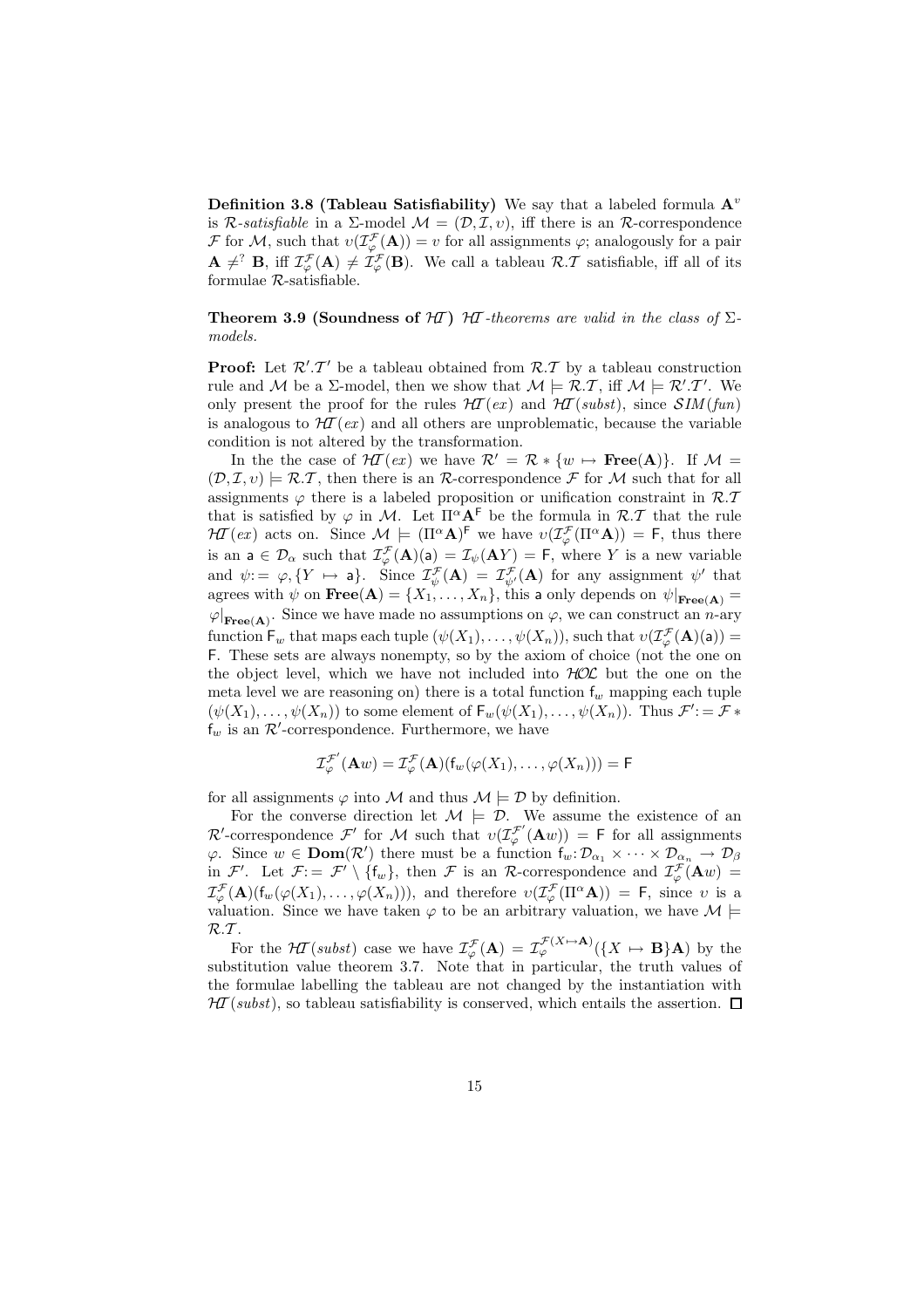### 3.2 Higher-Order Unification with  $H\mathcal{I}$

We will now use higher-order unification theory to establish a partial completeness result for  $H$ : The HT rules for the unification constraints constitute a complete higher-order pre-unification algorithm, or in other words,  $H\mathcal{I}$  is complete on the fragment of formulae of the form  $\mathcal{U} := \overline{\mathcal{Q}} \cdot \mathbf{A}^1 = \mathbf{B}^1 \wedge \ldots \wedge \mathbf{A}^n = \mathbf{B}^n$ . where  $\overline{Q}$  is an arbitrary quantifier prefix.

The quantifier rules transform  $\mathcal{U}^{\mathsf{F}}$  into a tableau,  $\mathcal{R}.\mathcal{T}$  that has the unification constraints<sup>4</sup>  $\mathbf{A}^i \neq^? \mathbf{B}^i$  at the leaves, and where the variable condition R encodes the information from the quantifier prefix  $\overline{Q}$ . Clearly any unifier of this set of constraints corresponds to a tableau proof of  $U$ .

For a given tableau R.T, let us call the pair  $\mathcal{E} = \mathcal{R} \mathcal{E}_{\mathcal{T}} = \mathcal{R} \{ \mathbf{A}^1 \neq^?$  $\mathbf{B}^1, \ldots, \mathbf{A}^n \neq \{^2 \mathbf{B}^n\}$  – where the  $\mathbf{A}^i \neq \{^2 \mathbf{B}^i\}$  are the unification constraints at the leaves of  $\mathcal{T}$  – the *unification problem* associated with  $\mathcal{R} \mathcal{I}$ . We will say that  $\theta$  is a higher-order unifier for R.T, iff it is for R. $\mathcal{E}_{\mathcal{T}}$ , i.e. a R-substitution, such that  $\theta(\mathbf{A}^i) = \beta \eta \theta(\mathbf{B}^i)$ . So the completeness result says that  $H\mathcal{I}$  can find some higher-order unifier of a tableau  $\mathcal{R} \mathcal{F}$ , if there is one.

In unification theory, one is generally interested in a even stronger completeness result: For any unifier  $\theta$  of  $\mathcal{E}$ , find a unifier (called most general unifier), from which other unifiers can be generated by further instantiation. However, for higher-order logic, such most general unifiers need not exist in general. Even though complete sets of unifiers can be calculated, they are in general very redundant, and the search spaces involved are enormous [14]. Especially, in the case of unification constraints, where the heads of both sides are variables (so-called *flex-flex pairs*). Fortunately, for theorem proving purposes (especially in a refutation calculus) it is more important to know about the existence of a unifier, than to have it itself. Therefore, it is sufficient to for our application consider flex-flex pairs as solved, since they are guaranteed to have unifiers. A flex-flex pair  $F\overline{U^n} = \overline{G} \overline{V^m}$ , can be solved by the substitution  $\sigma = \{F \mapsto (\lambda \overline{Z^n}.W), G \mapsto (\lambda \overline{Z^m}.W)\}\$  which binds the head variables F and G to constant functions that absorb their arguments. The corresponding unification problem is called the pre-unification problem (i.e. find a substitution σ, such that  $\sigma(\mathbf{A}^i) = \beta \eta \sigma(\mathbf{B}^i)$  or  $\sigma(\mathbf{A}^i) = \gamma \sigma(\mathbf{B}^i)$  is a flex-flex pair). We will denote the set of pre-unifiers for a unification problem  $\mathcal E$  with  $PU(\mathcal E)$ . Now the completeness result for pre-unification

Theorem 3.10 ( $H\bar{I}$  is a complete for pre-unification) If  $\theta$  is a pre-unifier of a tableau  $\mathcal{R} \cdot \mathcal{T}$ , then there is an extension  $\mathcal{R}' \cdot \mathcal{T}'$  of  $\mathcal{R} \cdot \mathcal{T}$ , such that its induced substitution  $\sigma$  is also a pre-unifier of R.T, and furthermore,  $\sigma$  is more general than  $\theta$ .

Proof sketch: The proof of the assertion is carried out in two parts: We first convince ourselves that the rules  $SIM(dec), SIM(fun),$  and  $H\llap{T}(subst)$  are terminating and confluent, and furthermore conserve sets of pre-unifiers.

<sup>&</sup>lt;sup>4</sup>Recall the inverse of  $H\mathcal{T}(leib)$ , which is admissible in  $H\mathcal{T}$ .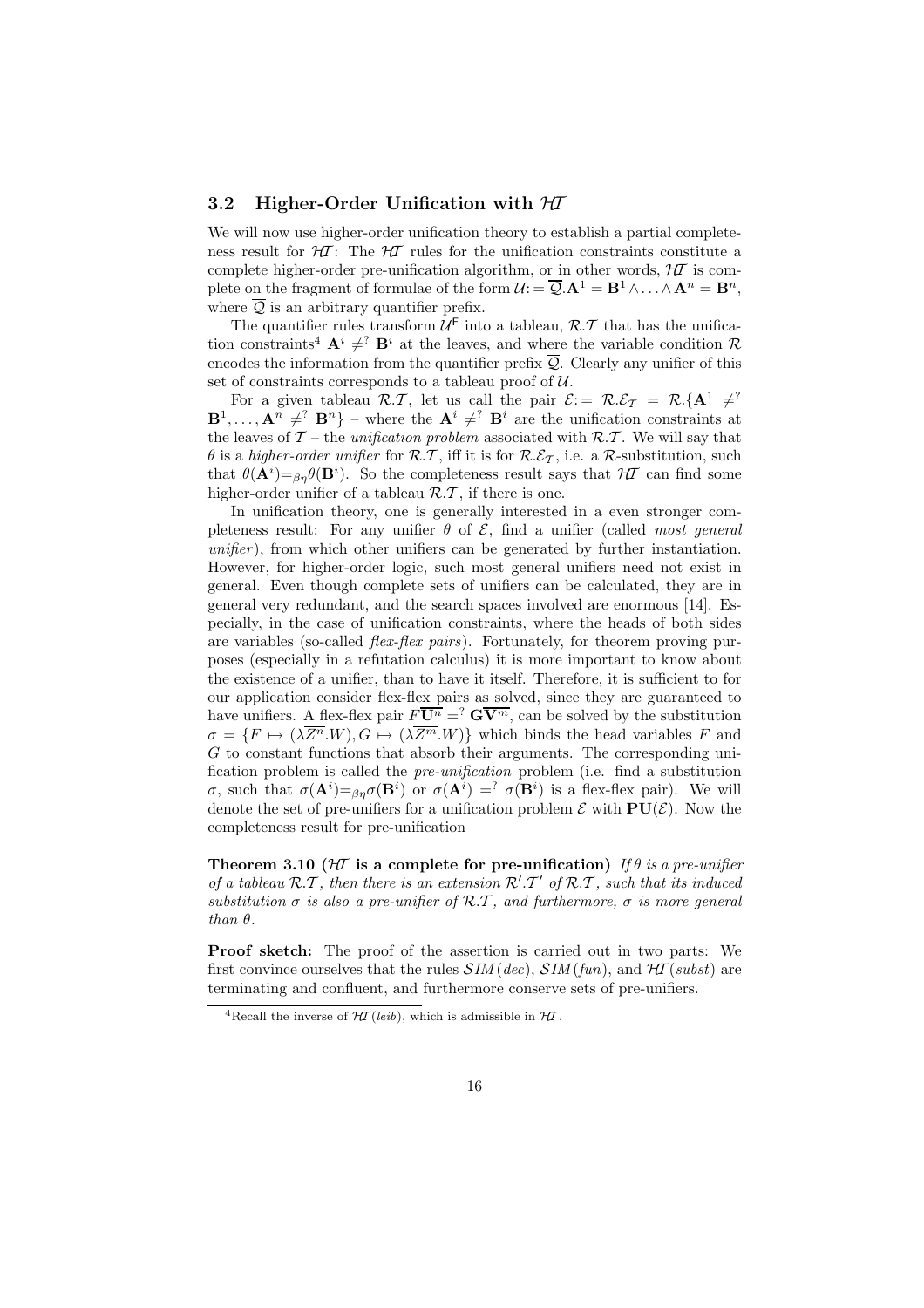This only leaves the rule  $H\mathcal{T}$  (flex – rigid), which need not be terminating in general<sup>5</sup> . So the completeness result hinges on a semi-termination lemma, which states that given a unification problem  $\mathcal E$  that is not solved but  $SIM$ -normal, there is a transformation with  $H\mathcal{I}$  (flex – rigid) (which approximates  $\theta$ ) that is measure-decreasing. So any unifier  $\theta$  of  $\mathcal{R} \mathcal{I}$  determines a terminating sequence of  $H\!I$ -transformations that ends in a closed tableau. Since all instantiations generated by  $\mathcal{H}(subst)$  along the way approximate  $\theta$ , the resulting unifier also approximates  $\theta$ , i.e. is more general than it.  $\Box$ 

#### 3.3 Completeness of  $H\!\!\mathcal{I}$

A central part of the completeness proofs for unification-based refutation calculi are the lifting properties. The central lifting theorem for  $H\mathcal{T}$  states that any given tableau refutation for  $\theta(\mathbf{A})$ , can be lifted to a tableau refutation for **A**. For the construction of a lifted  $H\mathcal{I}$ -tableau  $\mathcal{R} \mathcal{I}$  for a proposition **A** from a tableau  $\mathcal{R}_{\theta}.\mathcal{T}_{\theta}$  for  $\theta(\mathbf{A})$  it is crucial to maintain a tight correspondence  $\omega: \mathcal{T}_{\theta} \to \mathcal{T}$ between  $\mathcal{R} \cdot \mathcal{T}_{\theta}$  and  $\mathcal{R}_{\theta} \cdot \mathcal{T}$  that respects labels and is compatible with  $\theta$ , i.e. for any node N in T with labeled formula  $\mathbf{A}^v$  we have  $\omega_{\mathcal{N}}(\theta(\mathbf{A})) = \mathbf{A}$ . The main difficulty with lifting properties in higher-order logic is the fact that due to the existence of predicate variables at the head of formulae, the propositional structure of formulae can change during instantiation. For instance if  $\theta(F_{\alpha\rightarrow o})$  $\lambda X_{\alpha}$ .GX $\vee p_{o}$ , and  $\mathbf{A}^{T} = Fa^{T}$  is the formula of N, then  $\mathcal{H}(\vee)$  is applicable in  $\mathcal{T}_{\theta}$ but not in the fragment of  $T$  already constructed. The solution of this problem is to apply  $H\mathcal{I}(prim)$  with a suitable imitation binding  $\mathcal{G}^{\vee}_{\alpha \to \varrho} = \lambda X_{\alpha}.(H^1X)$   $\vee$  $(H^2X)$  and to obtain a node N' with formula  $(H^1a \vee H^2a)^{\mathsf{T}}$ , to which  $\mathcal{H}(\vee)$ can be applied. Since  $\mathcal{G}_{\alpha\to o}^{\vee}$  is more general than  $\theta(F)$  there is a substitution ρ, such that  $\theta(F) = \rho(\mathcal{G}_{\alpha \to o}^{\vee}),$  therefore  $\omega_{\mathcal{N}'}(\theta'(H^1 a \vee H^2 a)^{\mathsf{T}}) = (H^1 a \vee H^2 a)^{\mathsf{T}}$ where  $\theta' = \theta \cup \rho$ .

**Definition 3.11 (Tableau Embedding)** Let  $\mathcal{R} \cdot \mathcal{T}$  and  $\mathcal{R}' \cdot \mathcal{T}'$  be higher-order tableaux such that  $\Phi$  and  $\Phi'$  are the respective sets of nodes in  $\mathcal{R}.\mathcal{T}$  and  $\mathcal{R}'.\mathcal{T}',$ then we call an injection  $\omega \colon \Phi \to \Phi'$  a tableau embedding, iff

- $\bullet\,$  it preserves dominance in trees (i.e. if node  ${\mathcal M}$  dominates node  ${\mathcal N}$  in  ${\mathcal T},$ then  $\omega(\mathcal{M})$  dominates  $\omega(\mathcal{N})$  in  $\mathcal{T}'$  and furthermore
- it preserves truth values, i.e.  $\omega(\mathbf{M}^{\alpha})$  is of the form  $\mathbf{N}^{\alpha}$ . Here (and in the following) we also use  $\omega$  for the mapping on formulae induced by  $\omega$  (M and **N** are the formulae at nodes M and  $\mathcal{N} = \omega(\mathcal{M})$ .

For the lifting argument it will also be important to monitor the solvability of the unification constraints represented by the collection of leaves of a tableau. In particular, we will have to relate the sets of constraints of the basic and the lifted tableau modulo the connecting substitution  $\theta$ . The condition we want to

<sup>&</sup>lt;sup>5</sup>Pre-unifiers can be extended to unifiers, therefore pre-unification problem cannot be decidable, since otherwise the higher-order unification problem would also be.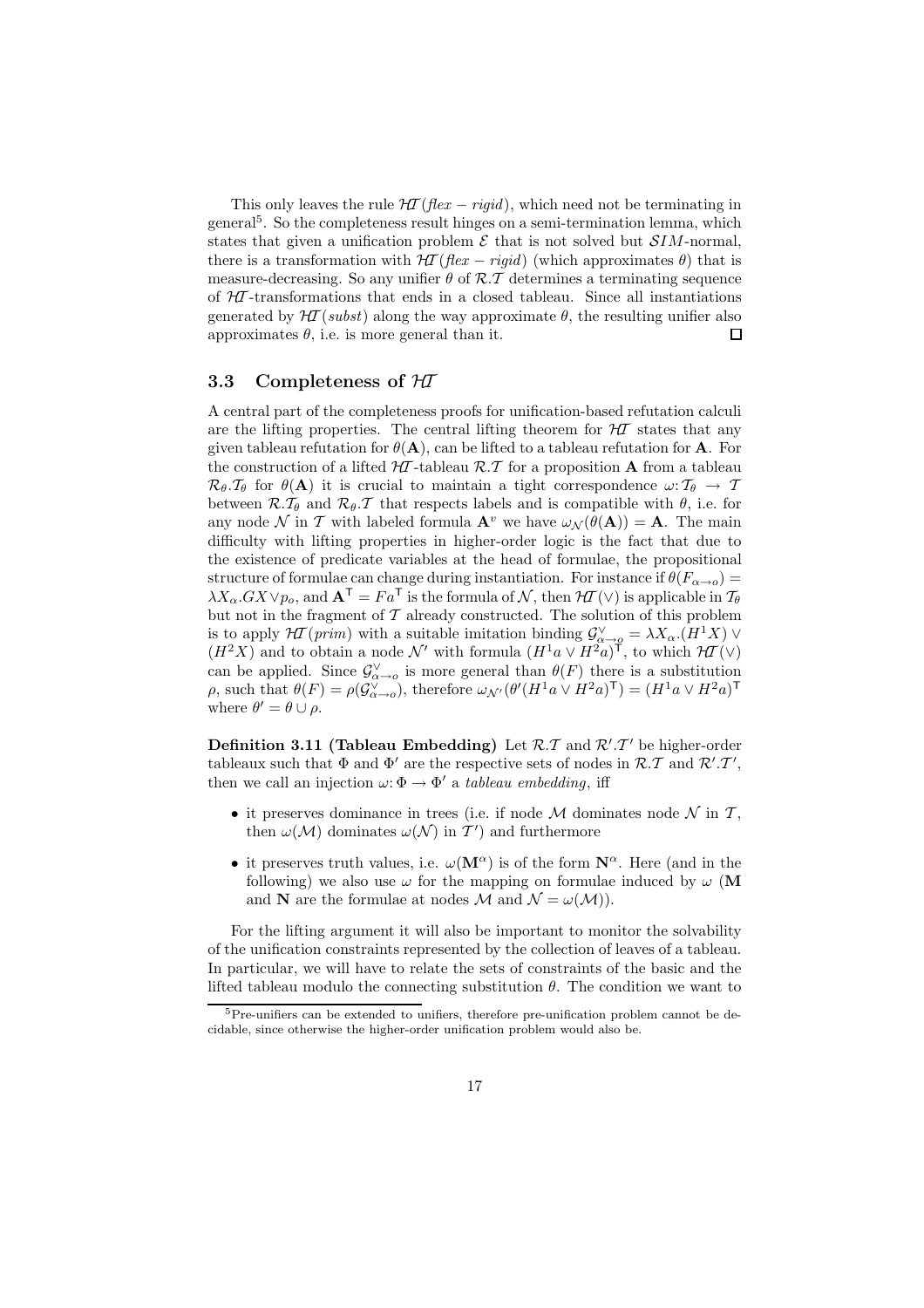maintain is that the set of solutions of the lifted constraints, together with those induced by  $\theta$  should always be the set of solutions of the ground constraints.

Definition 3.12 (Equivalent mod  $\theta$ ) Let  $\Phi$  and  $\Phi'$  be sets of substitutions and  $\tau(\rho) := \rho \circ \theta$  for  $\rho \in \Phi$ , then we say that the sets  $\Phi$  and  $\Phi'$  are *equivalent* mod  $\theta$ , iff  $\tau$  is a bijection between  $\Phi'$  and  $\Phi$ . In this case we write  $\Phi \Leftrightarrow_{\theta} \Phi'$ .

Clearly  $\tau$  is injective by construction, so it is only necessary to check that  $\tau(\Phi') = \Phi$  in order to verify that  $\Phi$  and  $\Phi'$  are equivalent mod  $\theta$ .

**Lemma 3.13** For a substitution  $\sigma$  let  $\mathcal{E}_{\sigma} := \{X \neq^? \sigma(X) | X \in \text{Dom}(\sigma)\}\$ , then we have  $PU(R.E \vee E_{\theta}) \Leftrightarrow_{\theta} PU(R(\theta).\theta(\mathcal{E}))$  for any R-substitution  $\theta$ .

**Proof:** We have  $\tau(\mathbf{PU}(\mathcal{R}(\theta),\theta(\mathcal{E})) \subseteq \mathbf{PU}(\mathcal{R}.\mathcal{E} \vee \mathcal{E}_{\theta})$ , since for any substitution  $\sigma \in PU(\mathcal{R}(\theta).\theta(\mathcal{E}))$  we have  $\tau(\sigma) = \sigma \circ \theta$  is a pre-unifier of  $\mathcal{E}_{\theta}$ . On the other hand, any pre-unifier  $\rho$  of  $\mathcal{R}.\mathcal{E} \vee \mathcal{E}_{\theta}$  is also one of  $\mathcal{R}.\mathcal{E}_{\theta}$ , so we have  $\rho = \rho \circ \theta$ , since  $\theta$  is the most general unifier of  $\mathcal{R.E}_\theta$ . Thus we have  $PU(\mathcal{R.E}\vee \mathcal{E}_\theta) \subseteq$  $\tau(\textbf{PU}(\mathcal{R}(\theta).\theta(\mathcal{E}))$ , which completes the proof.  $\Box$ 

**Definition 3.14 (** $\theta$ **-Compatible)** Let  $\mathcal{R} \cdot \mathcal{T}$  and  $\mathcal{R}' \cdot \mathcal{T}'$  be higher-order tableaux with unification constraints  $\mathcal{R}.\mathcal{E}$  and  $\mathcal{R}'.\mathcal{E}'$ , and let  $\theta$  be an  $\mathcal{R}$ -substitution. We say that a tableau embedding  $\omega: \mathcal{T} \to \mathcal{T}'$  is  $\theta$ -compatible, iff  $\omega(\theta(\mathbf{M})) = \mathbf{M}$  and moreover  $PU(\mathcal{R}'\mathcal{L}' \vee \mathcal{E}_{\theta}) \Leftrightarrow_{\theta} PU(\mathcal{R}\mathcal{L})$ 

**Lemma 3.15** For any  $A \in \text{wff}_o(\Sigma)$  and any substitution  $\theta$ , such that the head of  $\theta(\mathbf{A})$  is  $\vee$ , there is a tableau  $\mathcal{T}_{\vee}$ , such that

- $\mathcal{T}_{\vee}$  has substitution  $\theta_{\vee}$ , root  $\mathbf{A}^{\mathsf{T}}$  and the two open leaves  $\mathbf{B}^{\mathsf{T}}$  and  $\mathbf{C}^{\mathsf{T}}$
- a substitution  $\rho_{\vee}$ , such that  $\theta = \rho_{\vee} \circ \theta_{\vee}[\text{Dom}(\theta_{\vee})]$  and  $\theta \cup \rho_{\vee}(\mathbf{A}) = \mathbf{B}' \vee \mathbf{C}'$ , where  $\mathbf{B}' = \theta \cup \rho_{\vee}(\mathbf{B})$  and  $\mathbf{C}' = \theta \cup \rho_{\vee}(\mathbf{C})$

**Proof:** Let  $\mu(\theta, \mathbf{A})$  be the multiset of term depths in  $\theta(\text{Free}(A))$ . We prove the assertion by well-founded induction over the multi-set ordering for natural numbers. If  $\mathbf{A} = \mathbf{B} \vee \mathbf{C}$ , then T consists of a single application of  $H\mathcal{I}(\vee)$  and  $\theta_{\vee} = \rho_{\mathcal{H}\mathcal{I}\langle \vee \rangle} = \emptyset.$ 

If **head(A)**  $\neq \vee$ , then **A** must be flexible, i.e.  $\mathbf{A} = P_{\alpha} \overline{\mathbf{U}^{n}}$  for some variable  $P_{\alpha} \in \textbf{Dom}(\theta)$ . The head h of  $\theta(P)$  is either  $\vee$  or  $\theta(P)$  is a j-projection. Therefore, by the general binding theorem 3.3 there is a partial binding  $\mathbf{G}_{\alpha}^{h}$ , a substitution  $\rho'$  such that  $\rho'(\mathbf{G}_{\alpha}^h) = \beta \eta \theta(P_{\alpha})$ . Now let  $\theta' := \theta \cup \rho'$ , then  $\theta'(\{P \mapsto \theta' \mid P_{\alpha}\})$  $\mathbf{G}_{\alpha}^{h}$   $\mathbf{A}) = \theta(\mathbf{A})$  and  $\theta = \rho' \circ \{P \mapsto \mathbf{G}_{\alpha}^{h}\}\$ . Furthermore  $\mu(\theta, \{P \mapsto \mathbf{G}\}\mathbf{A})$  <  $\mu(\theta, \mathbf{A})$ , since  $d\mathbf{p}(\rho) < d\mathbf{p}(\theta(P))$  and  $P \notin \textbf{Free}(\{P \mapsto \mathbf{G}_{\alpha}^{h}\}\mathbf{A})$ . So by inductive hypothesis, there is a tableau  $\mathcal{T}'_{\vee}$  with substitution  $\theta'_{\vee}$  and root  $\{P \mapsto \mathbf{G}_{\alpha}^h\}\mathbf{A}$ and a substitution  $\rho'_{\vee}$ , such that  $\theta' \cup \rho'_{\vee}({\bf A}) = \theta' \cup \rho'_{\vee}({\bf B}) \vee \theta' \cup \rho'_{\vee}({\bf C})$ . If we combine  $\mathcal{T}'_{\vee}$  with a  $\mathcal{H}(prim)$  step at the root, we have the tableau shown in figure 5 which has root **A**. Now let  $\theta_{\vee} := \theta'_{\vee} \cup \{P \mapsto \mathbf{G}_{\alpha}^{h}\}\$  and  $\rho_{\vee} := \rho'_{\vee} \cup \rho',$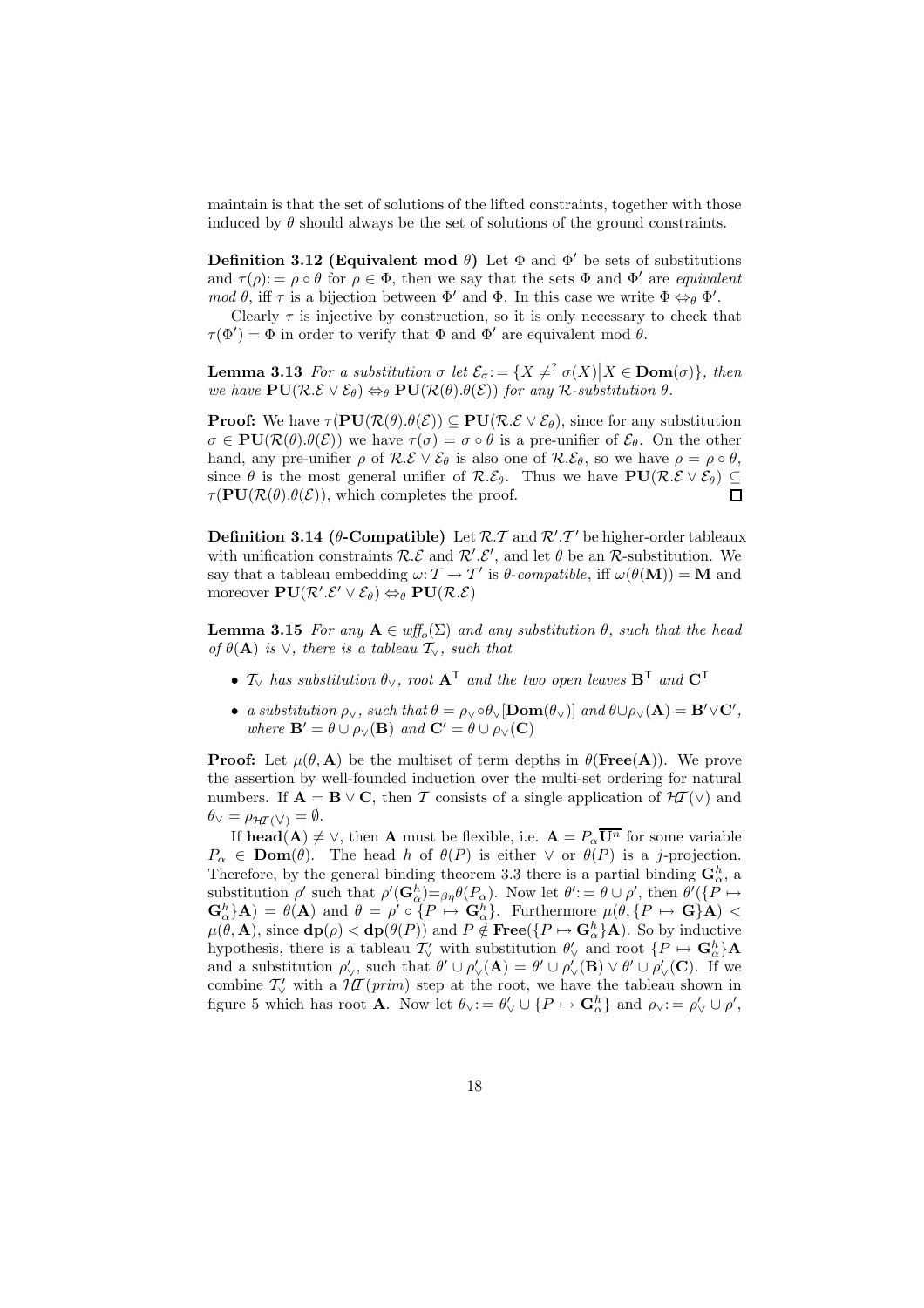

Figure 5: Tableau Lifting

then

$$
\rho_{\vee} \circ \theta_{\vee} = (\theta'_{\vee} \cup \{P \mapsto \mathbf{G}_{\alpha}^{h}\}) \circ (\rho'_{\vee} \cup \rho')
$$
  
= 
$$
(\theta'_{\vee} \circ \rho'_{\vee}) \cup (\rho' \circ \{P \mapsto \mathbf{G}_{\alpha}^{h}\})
$$
  
= 
$$
\theta[\mathbf{Dom}(\theta_{\vee}) = \mathbf{Dom}(\theta'_{\vee}) * P]
$$

 $\Box$ Furthermore  $\theta'_{\vee}(\mathbf{B}) = \theta_{\vee}(\mathbf{B})$ , since  $P \notin \textbf{Free}(\mathbf{B})$  and similarly for **C**.

Clearly, similar results for the other structural  $HT rules$  can be shown by exactly the same methods.

**Theorem 3.16 (Tableau Lifting)** Let  $A \in \text{wff}_o(\Sigma)$  and  $\theta$  a substitution, then **A** has a  $H\mathcal{I}$ -proof provided  $\theta(\mathbf{A})$  has one.

**Proof:** Let  $\mathcal{R}_{\theta}$ . $\mathcal{T}_{\theta}$  be a tableau refutation for  $\theta(\mathbf{A})$ , the claim is proven by an induction on the construction of  $\mathcal{R}_{\theta} \cdot \mathcal{T}_{\theta}$  constructing a tableau refutation  $\mathcal{R} \cdot \mathcal{T}$ for **A**, a substitution  $\rho$  and a  $\theta \cup \rho$ -compatible tableau embedding  $\omega: \mathcal{T}_{\theta} \to \mathcal{T}$ . This is sufficient for the proof of the assertion, since the leaves of  $\mathcal{R}.\mathcal{T}$  can only be unification constraints as  $\mathcal{T}_{\theta}$  is closed.  $\mathcal{R}.\mathcal{E}_{\mathcal{T}}$  must be pre-unifiable, since  $\omega$ is  $\theta \cup \rho$ -compatible  $\mathcal{R}_{\theta} \cdot \mathcal{T}_{\theta}$  is closed:

$$
\emptyset \neq \textbf{PU}(\mathcal{R}_{\theta}.\mathcal{E}_{\mathcal{T}_{\theta}}) \Leftrightarrow_{\theta \cup \rho} \textbf{PU}(\mathcal{R}.\mathcal{E}_{\mathcal{T}} \vee \mathcal{E}_{\theta \cup \rho}) \subseteq \textbf{PU}(\mathcal{R}.\mathcal{E}_{\mathcal{T}})
$$

So let us now construct  $\mathcal{R}\mathcal{I}, \rho$  and  $\omega$  inductively on the structure of  $\mathcal{I}_{\theta}$ . To make the induction go through, we need to treat the slightly stronger assertion, where we do not assume  $\mathcal{R}_{\theta} \cdot \mathcal{T}_{\theta}$  to be closed. If  $\mathcal{R}_{\theta} \cdot \mathcal{T}_{\theta}$  is an initial tableau, then we we take  $\omega$  to be the obvious tableau embedding and  $\rho$  the empty substitution.  $\omega$  is  $\theta \cup \rho$ -compatible, since there are no unification constraints present.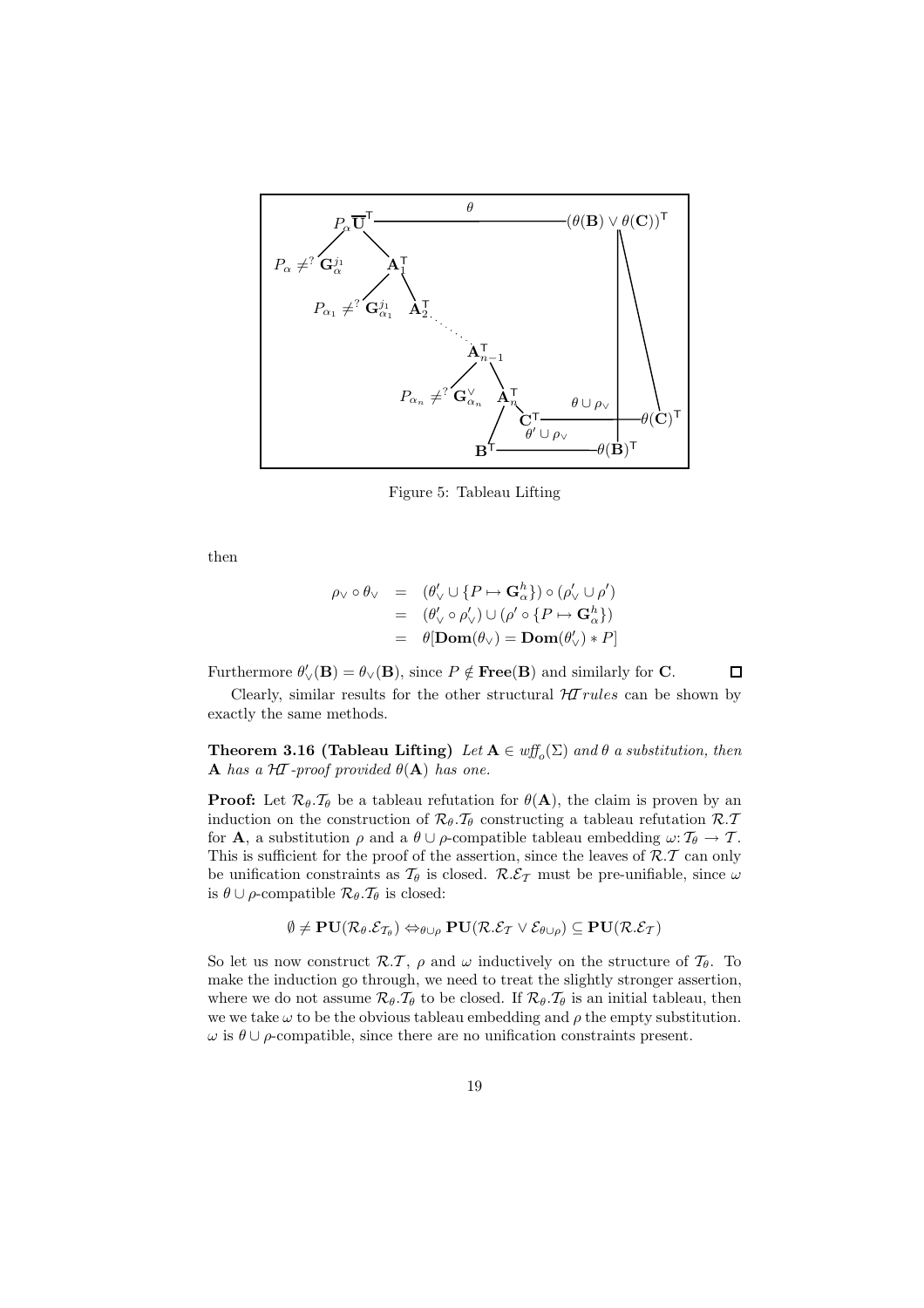Now let us assume that the assertion holds for  $\omega: \mathcal{R}.\mathcal{T}_{\theta} \to \mathcal{R}.\mathcal{T}_{\theta}$  and  $\theta \cup \rho$ and look at possible extensions of  $\mathcal{T}_{\theta}$ . If  $\mathcal{T}_{\theta}$  is extended by  $\mathcal{H}\mathcal{T}(\vee)$  at node  $\mathcal{N}_{\theta}$ to  $\mathcal{T}_{\theta}'$ , then  $\mathcal{N}_{\theta}$  must be labelled with  $\theta(\mathbf{A})^{\mathsf{T}}$ . As  $\omega$  is  $\theta \cup \rho$ -compatible, the node  $\omega(\tilde{\mathcal{N}}_{\theta})$  in T must have the label  $\mathbf{A}^{\mathsf{T}}$ . Lemma 3.15 guarantees a tableau  $\mathcal{T}_{\vee}$  with root  $\theta(\mathbf{A})$ , the two open leaves **B** and **C**.

Let  $\mathcal{R}'$ . T' be T extended with  $\mathcal{T}_{\vee}$  at  $\omega(\mathcal{N}_{\theta})$ , then  $\mathcal{R}' = \mathcal{R}(\theta_{\vee})$  and  $\mathcal{E}'_{\mathcal{T}} =$  $\theta_{\vee}(\mathcal{E}_{\mathcal{T}})$ , since  $\theta_{\vee}$  is the substitution of  $\mathcal{T}_{\vee}$  and  $\mathcal{T}_{\vee}$  does not have open constraints. Now let  $\omega'$  be the obvious extension of  $\omega$  that maps the disjuncts of  $\theta(\mathbf{A})$ to the leaves **B** and **C** of  $\mathcal{T}_\vee$  and  $\tilde{\theta} := \theta \cup \rho \cup \rho_\vee$ , then it only remains to show that  $\omega'$  is  $\theta$ -compatible. Now let  $\theta = \theta' \cup \theta''$ , where  $\text{Dom}(\theta' = \theta_{\vee}$  and  $\text{Dom}(\theta'') \cap \text{Dom}(\theta_{\vee}) = \emptyset$ . Then  $\theta' = \rho_{\vee} \circ \theta_{\vee}$  and we have

$$
\begin{array}{rcl}\n\mathbf{PU}(\mathcal{R}'.\mathcal{E}_{\mathcal{T}'} \vee \mathcal{E}_{\widetilde{\theta}}) & = & \mathbf{PU}(\mathcal{R}(\theta_{\vee}).\theta_{\vee}(\mathcal{E}_{\mathcal{T}}) \vee \mathcal{E}_{\theta} \vee \mathcal{E}_{\rho} \vee \mathcal{E}_{\rho \vee}) \\
& \Leftrightarrow_{\rho_{\vee}} & \mathbf{PU}(\mathcal{R}(\rho_{\vee} \circ \theta_{\vee}).\rho_{\vee} \circ \theta_{\vee}(\mathcal{E}_{\mathcal{T}}) \vee \mathcal{E}_{\theta} \vee \mathcal{E}_{\rho}) \\
& = & \mathbf{PU}(\mathcal{R}(\theta').\theta'(\mathcal{E}_{\mathcal{T}}) \vee \mathcal{E}_{\theta''} \vee \mathcal{E}_{\rho}) \\
& \theta' \Leftrightarrow & \mathbf{PU}(\mathcal{R}.\mathcal{E}_{\mathcal{T}} \vee \mathcal{E}_{\theta} \vee \mathcal{E}_{\rho}) \\
& \Leftrightarrow & \mathbf{PU}(\mathcal{R}_{\theta}.\mathcal{E}_{\mathcal{T}_{\theta}}) \\
& \Leftrightarrow & \mathbf{PU}(\mathcal{R}_{\theta}.\mathcal{E}_{\mathcal{T}_{\theta}})\n\end{array}
$$

by inductive hypothesis. It is easy to check that  $\Phi \Leftrightarrow_{\theta} \Phi'$  and  $\Phi' \Leftrightarrow_{\rho} \Phi''$  entail  $\Phi \Leftrightarrow_{\rho \circ \theta} \Phi''$  and that  $\Phi \phi \Leftrightarrow \Phi'$  and  $\Phi' \Leftrightarrow_{\rho} \Phi''$  entail  $\Phi \Leftrightarrow_{\rho} \Phi''$  if  $\theta \subseteq \rho$ , so that we have

$$
\mathbf{PU}(\mathcal{R}'.\mathcal{E}_{\mathcal{T}'} \vee \mathcal{E}_{\widetilde{\theta}}) \Leftrightarrow_{\theta \cup \rho \cup \rho_{\vee}} \mathbf{PU}(\mathcal{R}_{\theta}.\mathcal{E}_{\mathcal{T}_{\theta}})
$$

This completes the assertion for the  $H\mathcal{I}(\vee)$  case, since  $\widetilde{\theta} = \theta \cup \rho \cup \rho_{\vee}$ .

The cases for the other structural  $H\mathcal{I}$  rules can be shown by exactly the same methods, using the respective analogs of Lemma 3.15.

In the  $H\mathcal{T}(cut)$  case, we have the left situation below, so we can extend  $\mathcal T$  by the right tableau.

$$
\frac{\theta(\mathbf{A})^v}{\theta(\mathbf{B})^w} \mathcal{H}(\text{cut}) \qquad \mathbf{A}^v
$$
\n
$$
\frac{\theta(\mathbf{A})^w}{\theta(\mathbf{A}) \neq^? \theta(\mathbf{B})} \mathcal{H}(\text{cut}) \qquad \mathbf{A}^v \neq \mathcal{H}(\text{cut})
$$

Since tableau embeddings do not extend to unification pairs, we can take  $\tilde{\omega} = \omega$ and  $\hat{\theta} = \theta$ . This extension adds a new pair  $\theta(\mathbf{A}) \neq^? \theta(\mathbf{B})$  to the unification constraints of  $\mathcal{T}_{\theta}$  and  $\mathbf{A} \neq^? \mathbf{B}$  of those of T. Now, lemma 3.13 gives

$$
\mathbf{PU}(\mathcal{R}\mathcal{L}\wedge\mathcal{E}_{\theta}\wedge\mathbf{A}\neq^?B)\Leftrightarrow_{\theta}\mathbf{PU}(\mathcal{R}\mathcal{L}'\wedge\theta(\mathbf{A})\neq^? \theta(\mathbf{B}))
$$

Similarly, the simplification rule  $SIM(dec)$  does not affect the tableau embedding  $\omega$ , since that is restricted to labeled formulae and  $\theta$ , since  $\mathcal{S}IM(dec)$  it conserve sets of pre-unifiers. Finally, for  $H\mathcal{T}(subst)$  and  $H\mathcal{T}(prim)$  which instantiate the tableau by a substitution  $\{X \mapsto \mathbf{A}\}\$  where  $X \notin \text{Dom}(\theta)$ , thus we can lift their applications directly (i.e. create the lifted tableau, by applying exactly the same substitution to  $\mathcal{T}$ ).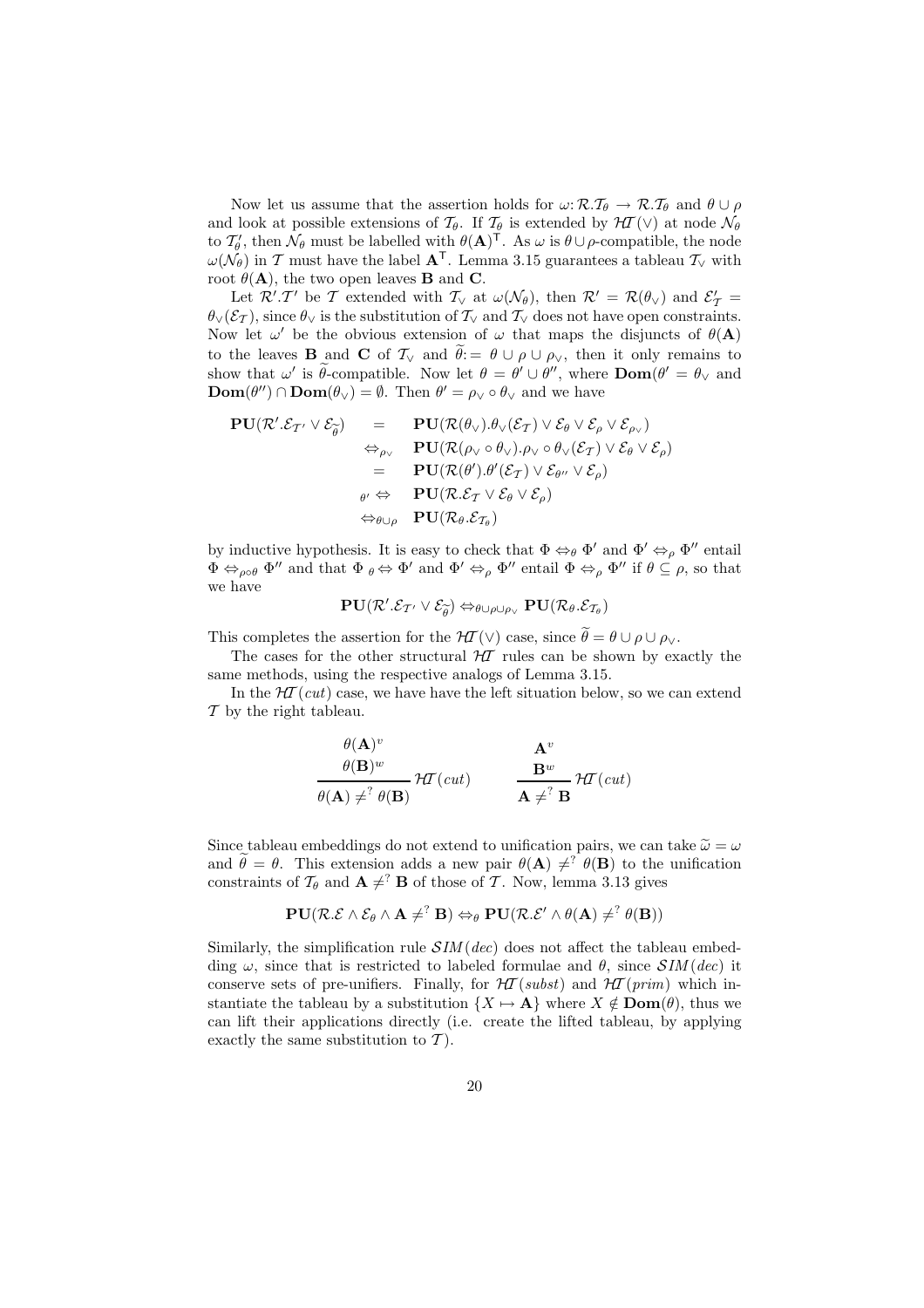Now we have examined all the cases of tableau construction and have thus completed the proof of the assertion.  $\Box$ 

Example 3.17 (Tableau Lifting) Consider the concrete lifting situation in figure 6 with the instantiated version on the right hand side.



Figure 6: A concrete tableau lifting situation

**Theorem 3.18 (Completeness)**  $H\!I$  is refutation complete with respect to the class of  $\Sigma$ -models, i.e. if  $\Phi$  is a valid set of sentences, then there is a closed higher-order tableau for  $\emptyset$ . $\Phi$ <sup>F</sup>.

**Proof:** Completeness of  $H\mathcal{T}$  can be proven using the model existence theorem 2.12 by verifying that the class  $\nabla_{\Sigma}$  defined by

$$
\nabla_{\Sigma} := \{ \Phi \subset \text{wff}_o(\Sigma) \big| \nvdash_{\mathcal{H}\mathcal{T}} \Phi^{\mathsf{T}} \}
$$

is a saturated abstract consistency class. For conditions 1. and 3.– 5., and 7. in the definition of abstract consistency class (cf. definition 2.11) this can be achieved with the usual techniques (see for instance [10]). Condition 2. is trivially met, since all formulae are kept in  $\beta\eta$ -normal form and we have treated condition 6. in the tableau lifting theorem above.

For 8. let  $\Phi = \Phi' * \neg (A = \alpha \rightarrow \beta)$  and let  $\mathcal{R} \cdot \mathcal{T}$  be a closed tableau for  $\Phi * (\neg \mathbf{A} w = \mathbf{B} w)$  for some witness constant w that does not occur in  $\Phi$ . The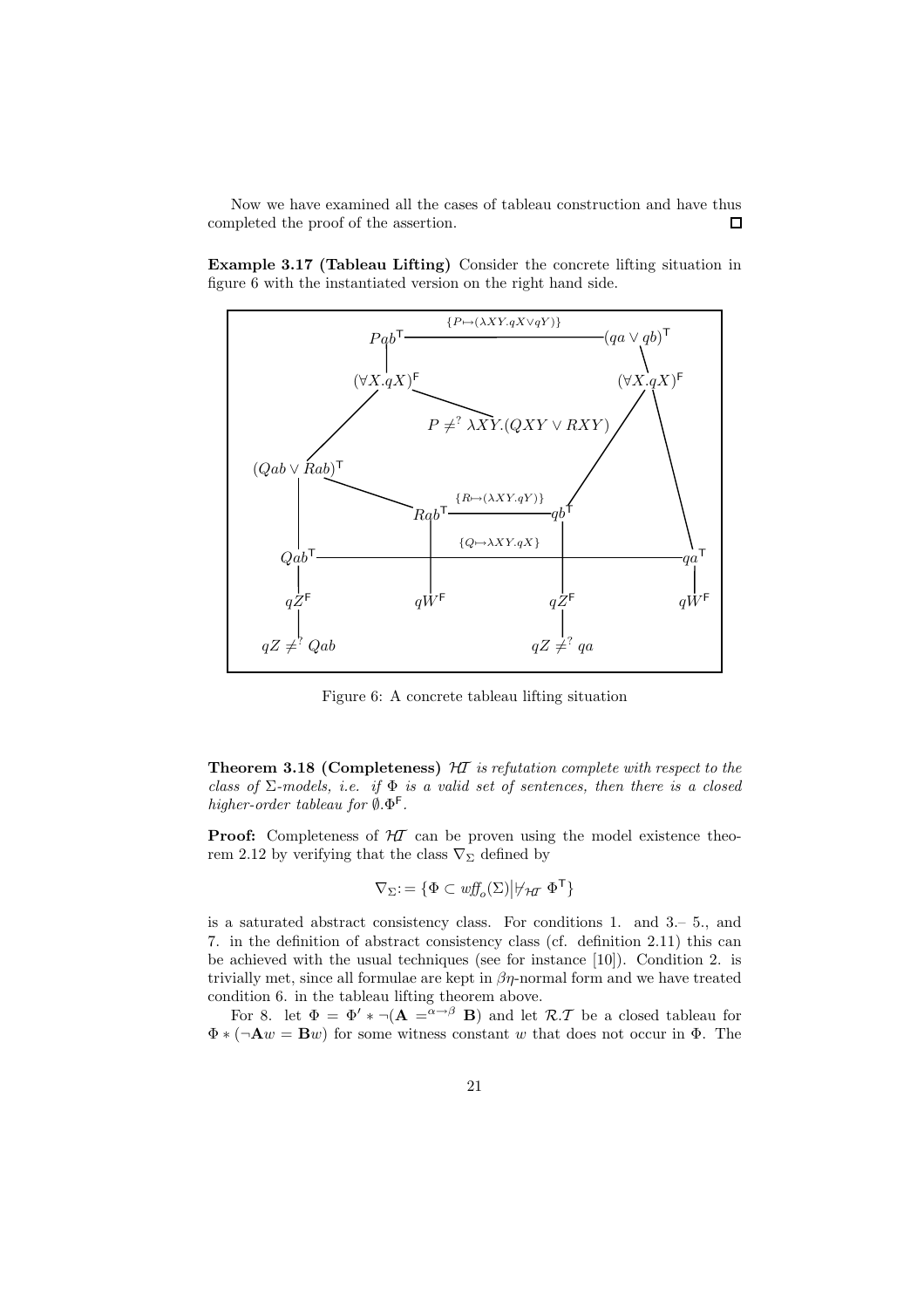| ЖΊ                                                 | $(A = B)^{r}$                                                                       |
|----------------------------------------------------|-------------------------------------------------------------------------------------|
| $A = \alpha \rightarrow \beta$ B <sup>F</sup>      | $(\forall P_{\alpha\rightarrow o}.P\mathbf{A}\Rightarrow P\mathbf{B})^{\mathsf{F}}$ |
| $\mathbf{A} \neq^? \mathbf{B}$                     | $rA$ <sup>T</sup>                                                                   |
| $\mathbf{A}w_{\alpha}\neq^? \mathbf{B}w$           | $r\mathbf{B}^{\mathsf{F}}$                                                          |
| $(\mathbf{A} w = \beta \mathbf{B} w)^{\mathsf{F}}$ | $r\mathbf{A} \neq^? r\mathbf{B}$                                                    |
| $\tau'$                                            | $\mathbf{A} \neq^? \mathbf{B}$                                                      |
|                                                    | (The first step in the left tableau abbreviates the right.)                         |

Figure 7: Functional Extensionality for  $\nabla_{\Sigma}$ .

first tableau in figure 7 is a  $H\mathcal{I}$ -refutation of  $\Phi$ . Note that the witness constant r is eliminated again from the unification constraint by  $\mathcal{S}IM(dec)$ , therefore the intermediate variable condition  $\mathcal{R}'$ : =  $\mathcal{R} * \{r \mapsto \textbf{Free}(A) \cup \textbf{Free}(B)\}\$ in figure 7 can be simplified to  $\mathcal{R}$ .

To show saturation of  $\nabla_{\Sigma}$  we assume that  $\Phi * A \notin \nabla_{\Sigma}$  and  $\Phi * \neg A \notin \nabla_{\Sigma}$ for some proposition  $\mathbf{A} \in \mathit{wff}_{o}(\Sigma)$  and some  $\Phi \in \nabla_{\Sigma}$ . In other words, there are  $H\mathcal{I}$ -refutations for both  $\Phi * A$  and  $\Phi * \neg A$ , and therefore there is one for  $\Phi \cup {\bf A} \setminus \neg {\bf A}$ , and consequently there is a  $\mathcal{H}$ -refutation for  $\Phi$ , since tautologies can be eliminated in  $H\mathcal{T}$ . This contradicts our assumption that  $\Phi \in \nabla_{\Sigma}$ .  $\Box$ 

### 3.4 Optimizations for Primitive Substitutions

The primitive substitution rules have originally been introduced by Peter Andrews in [3]. Note that the set of general bindings is infinite, since we need one for every quantifier  $\Pi^{\alpha}$  and the set of types is infinite. Thus in contrast to the goal-directed search for instantiations in unification, the rule  $H\mathcal{I}(prim)$  performs blind search and even worse, is infinitely branching. Therefore, the problem of finding instantiations for predicate variables is conceived as the limiting factor to higher-order automated theorem proving.

It has been a long-standing conjecture that in machine-oriented calculi it is sufficient to restrict the order of primitive quantifier substitutions to the order of the input formulae. In [5], we have established a finer-grained variant of theorem 2.12 that we can use as a basis to prove this conjecture. Let us now introduce the necessary definitions.

**Definition 3.19 (Order)** For a type  $\alpha \in \mathcal{T}$ , we define the *order* **ord** $(\alpha)$  of  $\alpha$  as  $\text{ord}(\iota) = \text{ord}(o) = 0$ , and  $\text{ord}(\alpha \to \beta) = \max\{\text{ord}(\alpha), \text{ord}(\beta)\} + 1$ . Note that the set  $T^k = {\alpha \in \mathcal{T} | \textbf{ord}(\alpha) \leq k}$  is finite for any order k. We will take the order of a formula to be the highest order of any type of any of its subformulae, and the order of a set of formulae to be the maximum of the orders of its members.

Theorem 3.20 (Model Existence with Order) The model existence theorem (2.12) holds even if we weaken the condition 6. of an abstract consistency class  $(cf 2.11) to$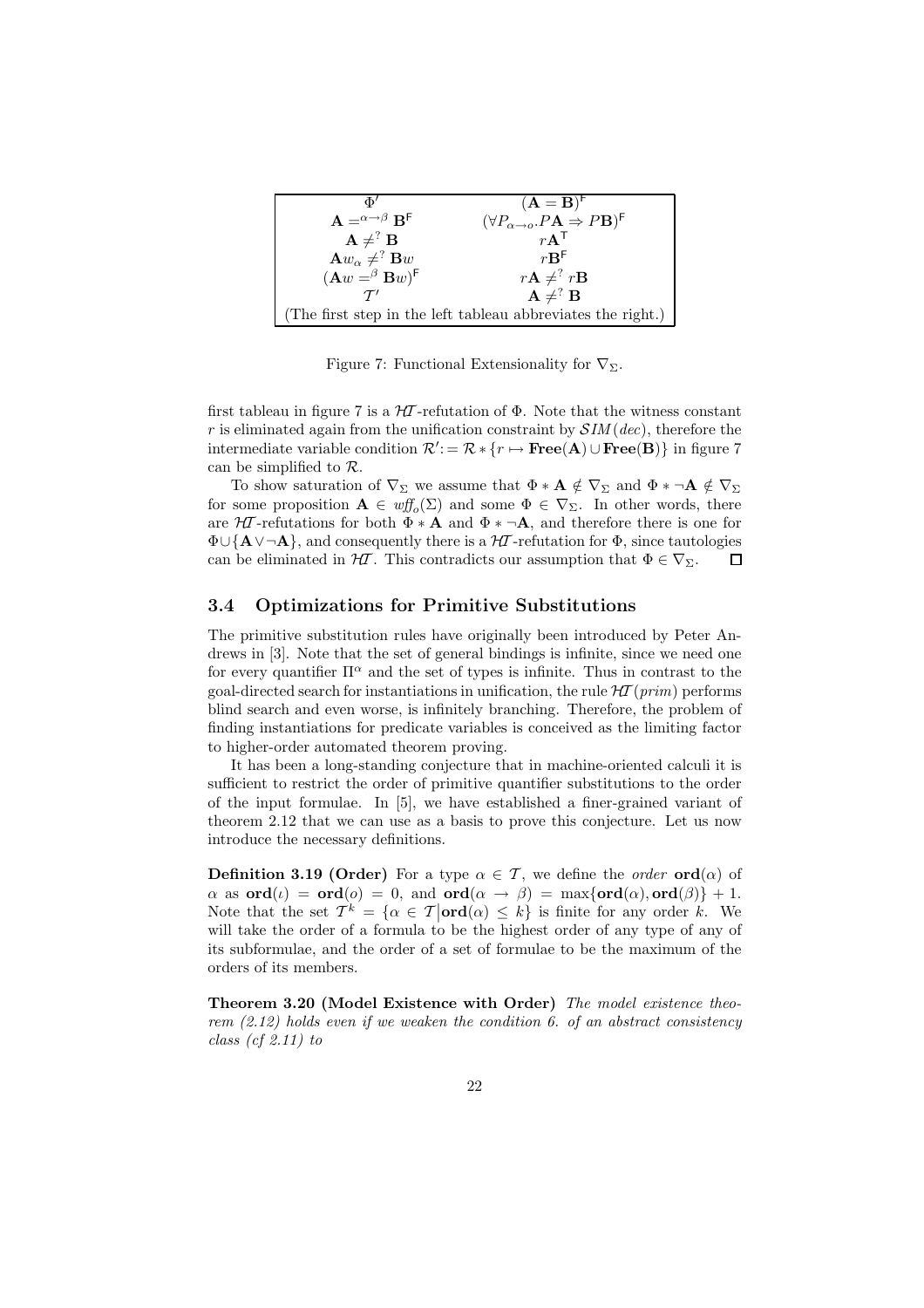### 6. If  $\Pi^{\alpha} \mathbf{A} \in \Phi$ , then  $\Phi * \mathbf{A} \mathbf{B} \in \nabla_{\Sigma}$  for each closed formula  $\mathbf{B} \in \text{wff}_{\alpha}(\Sigma)$  with  $\text{ord}(B) \leq \text{ord}(\Phi).$

With this result [5] it is possible to restrict the order of the primitive substitutions in rule  $HT(rim)$  to the order of the initial formulae, since with this restriction, all  $H\mathcal{I}$ -rules are order-preserving. Thus, the  $H\mathcal{I}$  tableau calculus is finitely branching. However, even with this restriction the search space for primitive substitutions is prohibitively large, so we have to restrict it even further.

**Remark 3.21 (Atomic Cut and**  $H(\text{prim})$  **in**  $H(\text{prim})$  From the completeness proof above we can directly verify, that the  $H\mathcal{T}(cut)$  rule can be restricted to the case where the formulae  $A^T$  and  $B^F$  are literals. Indeed, the base cases of the definition of abstract consistency class only mention atomic formulae and the lifting argument lifts atomic cuts to atomic cuts. This restriction considerably restricts the possibilities of applications of  $H\!T(cut)$  and thus prunes the search spaces associated with proof search in  $H\mathcal I$  considerably.

In Example 3.17, we have shown a special instance of the lifting process used in 3.16. This uses  $\mathcal{H}(prim)$  to instantiate the variable P with a disjunction binding so that the literal  $P\overline{U}^T$  can be split into the two tableau branches present in the ground proof. Indeed this is necessary, if we want to prune search spaces by restricting  $H\mathcal{T}(cut)$  to atomic cuts. However, if we do not impose this restriction, then  $\exists P.(Pab) \Rightarrow \forall X.qX$  has a closed  $H\mathcal{I}$ -tableau that does not need  $\mathcal{H}$  (prim) (see figure 8). This suggests that without the restriction to atomic cuts,  $H\mathcal{I}$  may well be complete without  $H\mathcal{I}(prim)^6$ . Clearly, however, we have to extend the  $H\mathcal{I}(cut)$  rule by a variant, that acts on arbitrary pairs of formulae  $\mathbf{A}^v$ ,  $\mathbf{B}^v$  with equal annotation in the branch (introducing a negation operator for soundness).

$$
\begin{array}{ccc}\n & {\bf A}^v & {\bf A}^v \\
\hline\n{\bf B}^v & & {\bf B}^v \\
{\bf A} \neq^? \neg {\bf B} & & \neg {\bf A} \neq^? {\bf B}\n\end{array}
$$

Since the primitive substitution rule  $HT(prim)$  basically employs blind search for a propositional substitution, this variant of  $H\llap{T}$  may well be more efficient, since unification generates the necessary instantiations in a goal-driven manner from the material already present in the tableau.

### 4 Extensional Tableaux

In the previous Section we have proven completeness of  $H\!T$  with respect to Σ-models, which characterizes traditional higher-order refutation calculi, but

 $6$ Note that this is a fairly strong conjecture, since the resulting calculus would be able to handle for instance generalizations in inductive proofs. Consider for instance the formula  $\forall X_t \cdot X + (X + X) = (X + X) + X$ , which can only be proven by a detour to general associativity  $of +$ .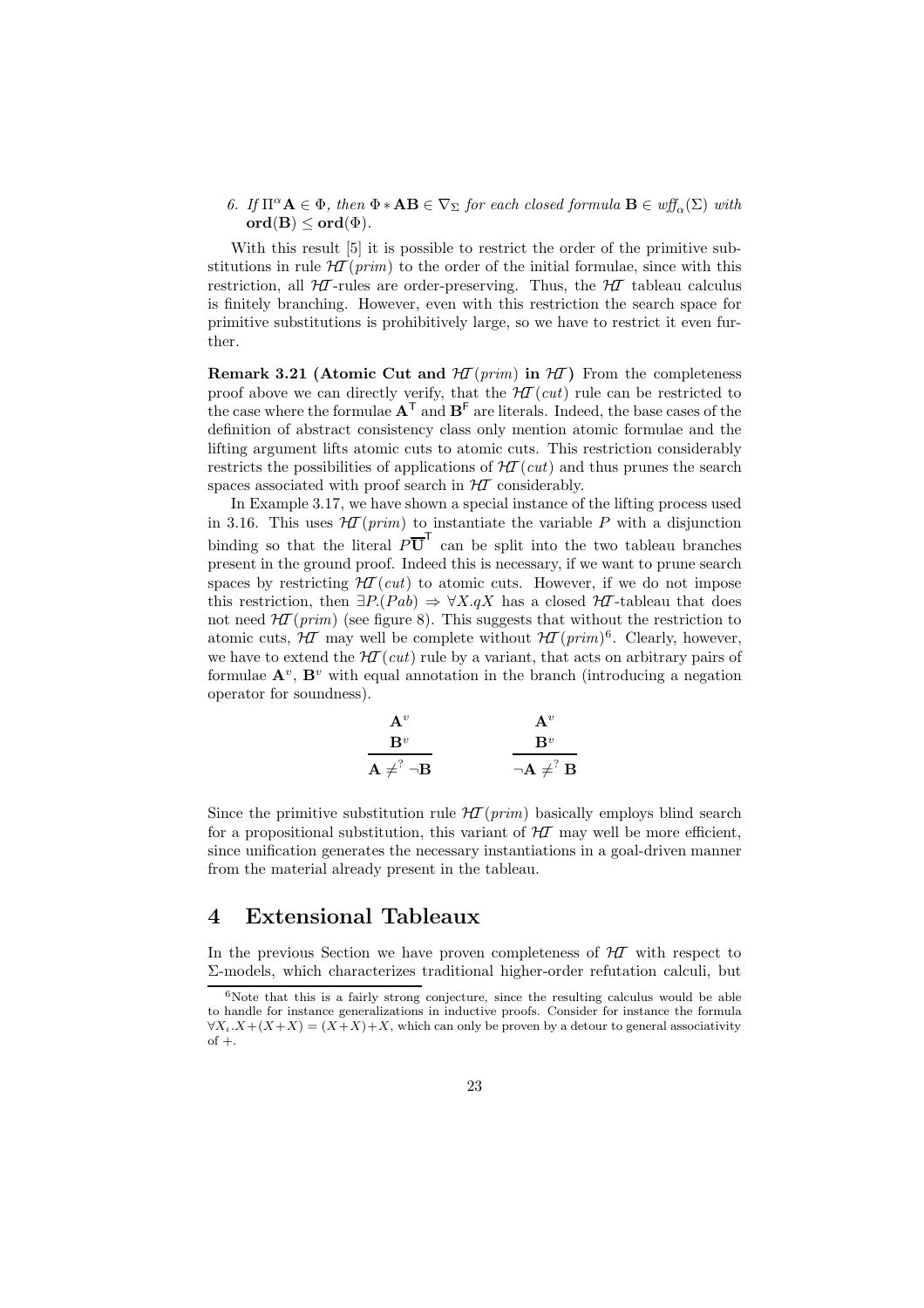

Figure 8: A closed tableau without  $H\mathcal{T}(prim)$ .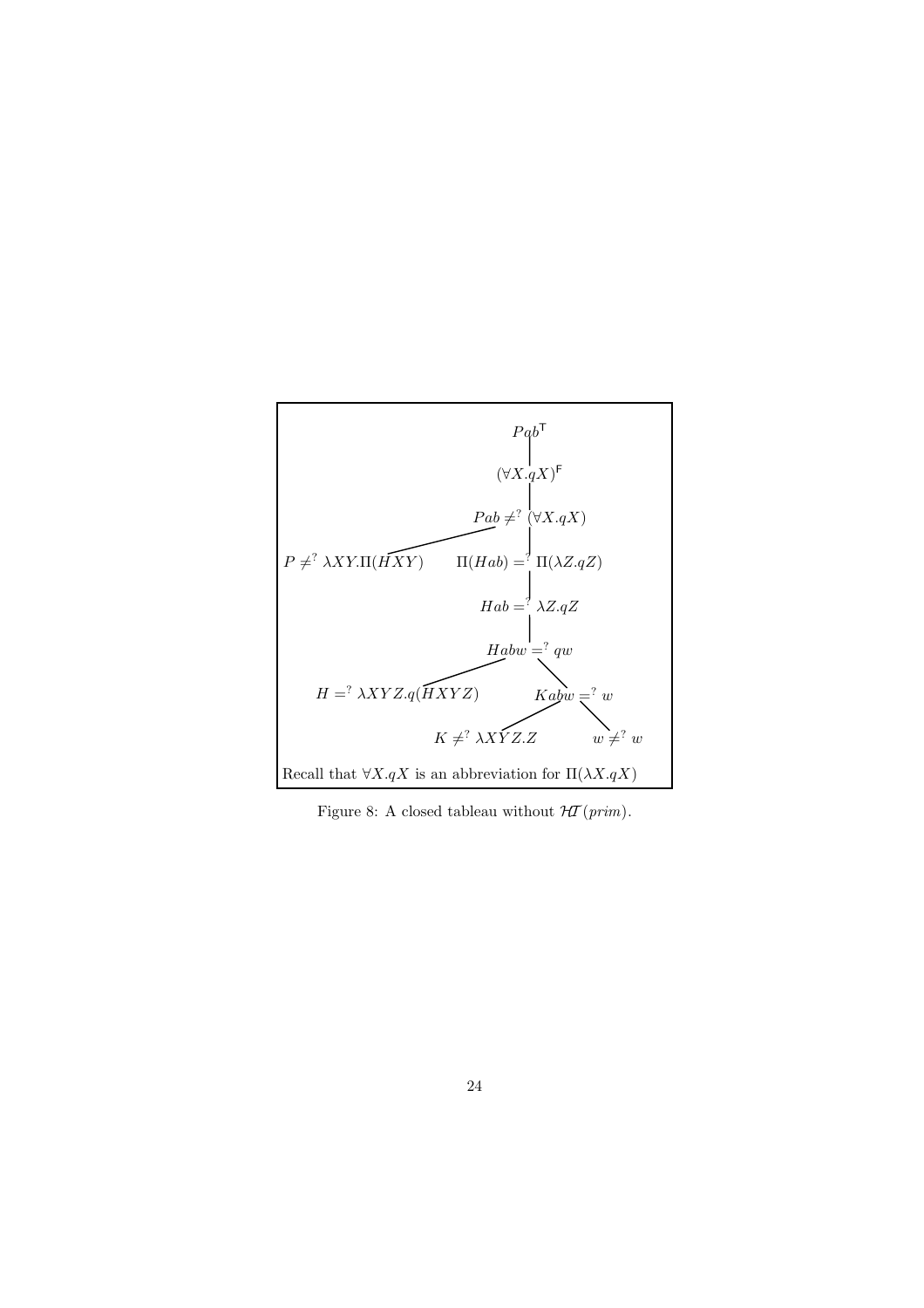is not a very intuitive notion of semantics. Indeed  $H\mathcal{I}$  is not complete with respect to Henkin models. Consider for instance the formula  $\mathbf{C}$ : = ¬ $(c_{o\rightarrow o}b_o)$   $\vee$  $(c(\neg\neg b))$  which cannot be proven in  $H\mathcal{T}$  – the middle tableau in figure 9 shows the maximal tableau for C, which cannot be closed, since no  $H\mathcal{I}$  construction rule applies to the last pair. This lack of completeness is unfortunate, since the class of Henkin models is the most intuitive one that admits complete calculi. In particular, our mathematical intuition which conforms to Henkin models would make us believe that **C** should be refutable, because  $\neg\neg b$  is provably equivalent to b. This example shows us that in extensional calculi we have to deal with propositions that appear in the arguments of parameters. The simplest approach to build a calculus that can refute  $C$  is to add the equational theory  $b = \neg \neg b$  to higher-order unification. Even though this approach is intuitive, it does not solve the general problem of incorporating extensionality into higherorder tableaux. In fact, we can generalize the formula  $\mathbf{C} = (cb) \vee \neg c(\neg \neg b)$  to  $\mathbf{C}' = (c\mathbf{A}) \vee \neg (c\mathbf{B})$ , where **A** and **B** are arbitrary propositions. Now **C**' is valid in the class of Henkin models, iff  $A \Leftrightarrow B$  is valid. So the approach of enhancing the unification would require augmenting the unification procedure by the theory of logical equivalence, which would enable the unification procedure to prove any theorem by unifying it with some elementary tautology like  $\forall X_o.X \vee \neg X$ .

The semantic problem with completeness behind this example is maybe best illustrated by the fact that in  $\Sigma$ -models does not hold and thus "buried occurrences" of propositions cannot be substituted for equivalent ones. Thus the remedy for the incompleteness of  $H\mathcal{I}$  is a tableau construction rule that relates equality in unification constraints with equivalence.

Definition 4.1 (Extensional Tableau Calculus  $H\mathcal{I}\mathcal{E}$ ) The tableau construction rules for  $H\mathcal{I}\mathcal{E}$  consist of those for  $H\mathcal{I}$  augmented with the one from figure 9. This rule interprets unification constraints of type o as equivalences.



Figure 9: Extensional Tableaux in  $H\mathcal{I}\mathcal{E}$ 

In particular we can continue our example above with the right sub-tableau in figure 9. Note that  $H\mathcal{I}E$  completely blurs the distinction between propositional reasoning by decomposition of formulae and substitution construction by unification constraint solving. In particular we can indeed prove a sentence A by unifying it with a simple tautology, such as  $\forall X_o \cdot X \lor \neg X$ . We will now explore this symmetry of propositional reasoning and unification.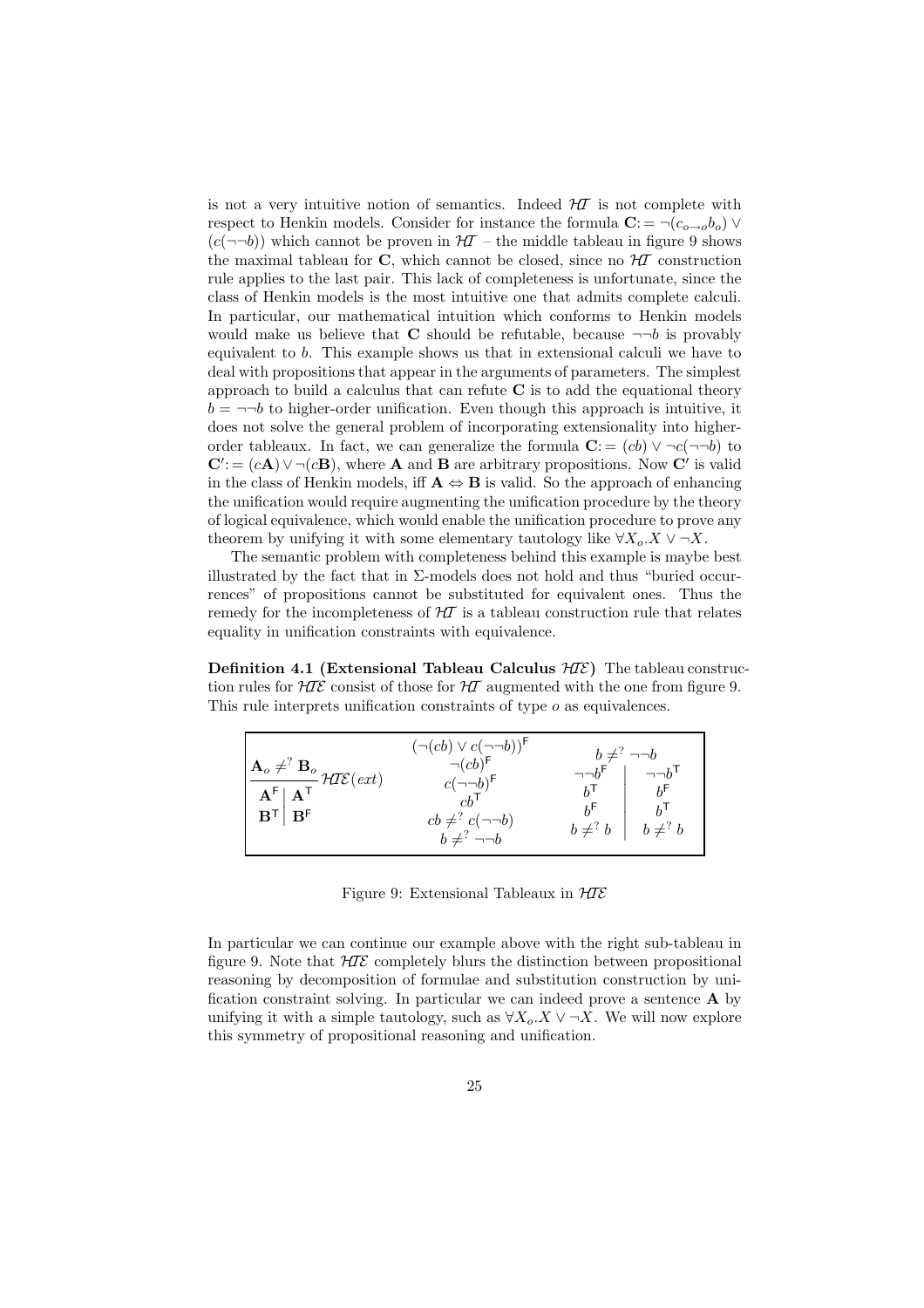Theorem 4.2 (Soundness and Completeness)  $H\mathcal{I}\mathcal{E}$  is sound and refutation complete, i.e. a proposition  $\mathbf{A} \in \text{wff}_o(\Sigma)$  is valid in all Henkin models, iff there is a closed higher-order extensional tableau for  $\emptyset$ .  $A^F$ .

**Proof:** Soundness of  $H\mathcal{IE}(ext)$  is immediate: If **A** and **B** have different truth values, then one must be T, while the other must be F. Completeness is a consequence of the model existence theorem for Henkin models 2.12. To show that

$$
\nabla_\Sigma\mathpunct{:}=\{\Phi\subset \mathit{wff}_o(\Sigma)\big|\forall \mathit{ht}\ \Phi^\mathsf{T}\}
$$

is a saturated abstract consistency class, we build on 3.18, so we now only have to verify the condition 9.

$$
\begin{array}{c}\Phi'\\[3pt] (\mathbf{A} \eqref{eq:1} \setminus \mathbf{B})^{\mathsf{F}}\\[2pt] \mathbf{A} \neq^? \mathbf{B}\\[2pt] \mathbf{A}^{\mathsf{F}}\\[2pt] \mathbf{B}^{\mathsf{T}}\\[2pt] \mathcal{T}^1 \end{array} \begin{array}{c}\Phi'\\[3pt] \mathbf{A}^{\mathsf{T}}\\[3pt] \mathbf{A}^{\mathsf{T}}\\[3pt] \mathbf{B}^{\mathsf{F}}\\[3pt] \mathcal{T}^2\end{array}
$$

Figure 10: Extensionality for  $\nabla_{\Sigma}$ 

Let  $\Phi = \Phi' * \neg (\mathbf{A} =^{\circ} \mathbf{B})$ , and  $\mathcal{R} \cdot \mathcal{T}^1$  a closed tableau for  $\Phi \cup {\neg \mathbf{A}, \mathbf{B}}$  and finally  $\mathcal{R}. \mathcal{T}^2$  one for  $\Phi \cup \{ \mathbf{A}, \neg \mathbf{B} \}$  then thetableau in figure 10 is a  $\mathcal{H I E}$ -refutation for  $\Phi$ . Here Q is a new negative variable of type  $\alpha \to o$ .  $\Box$ 

Now that we have seen how we can achieve completeness with respect to Henkin models, let us note that completeness with respect  $\Sigma$ -models is still an interesting property for a higher-order calculus: For the fragment of formulae where every propositional subformula (i.e. one of type  $o$ ) is dominated only by logical constants – let us call such formulae non-degenerate – the two notions of validity coincide. Since for most applications degenerate do not occur, if suffices to employ calculi without rules such as  $H\mathcal{I}\mathcal{E}(ext)$ .

### 5 Implementation: Concurrent Higher-Order Tableaux

The  $H\mathcal{I}\mathcal{E}$ -calculus has been used as the basis of the HOT system [21], a concurrent higher-order tableau theorem prover that is intended for applications in mathematics and computational linguistics [20]. The system is implemented in Oz [23], a constraint programming language based on a new computation model providing a uniform foundation for higher-order functional programming, constraint logic programming, and concurrent objects with multiple inheritance. Oz is a concurrent programming language, i.e., a procedure may start sub-processes, called threads, which are executed concurrently in a fair way. Hot uses this feature to implement a blackboard architecture for higher-order tableaux where multiple tableau agents work together in order to construct a proof.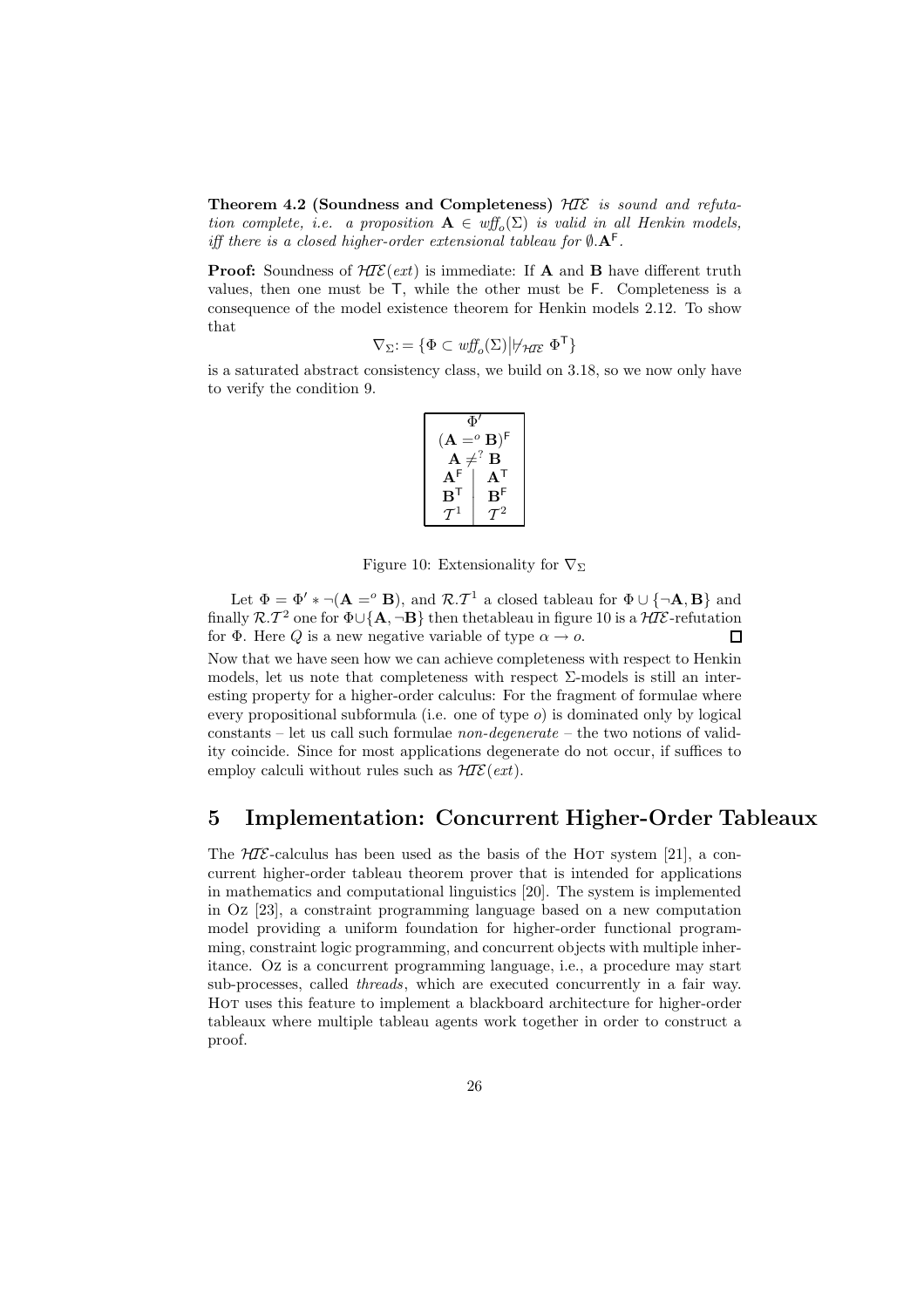We can conceptualize tableaux implementations as blackboard architectures [9] where tableau agents, equipped with abilities from their underlying calculus, manipulate a Blackboard-like data structure, the tableau. The proof search space is defined by each agent's possible nondeterministic decisions about which  $H\mathcal{I}\mathcal{E}$ inference rule it applies. An agent may implement search strategies by choosing an order of rule applications or restricting the location of rule applications.

Tableau agents analyze disjunctions in separate branches of the tree. Because tree expansion is a potentially infinite process, each agent has to respect suitable fairness conditions for branch expansion. Since common strategies of first-order systems cannot be fully performed for  $H\mathcal{I}\mathcal{E}$  (higher-order formulae may change their propositional structure by primitive substitution) we have implemented a concurrent tableau expansion. Instead of a single tableau agent that has to decide on the order of branches to visit, we analyze disjunctive branches by multiple agents, each one working autonomously on its own part of the tableau. The first agent which is able close a tableau branch decides on the important choice of the next global variable substitution to explore, hopefully inhibiting unnecessary unification attempts in other parts of the tableau. In this way, the agents communicate with each other by manipulating the variable substitutions that are part of the blackboard. As long as the concurrent execution of the agents is fair, we emulate a weak form of breadth-first expansion by concurrency.

The concurrent architecture gives us an efficient method to cope with flexflex pairs. Recall that flex-flex leaves close their branch until one of the heads becomes determined by a variable substitution. Each branch of a unification problem is part of the tableau, and therefore a unique agent deals with it. In the case of a branch ending in a flex-flex pair, the agent related to the branch simply suspends and waits for one of the flexible heads to become determined. An instantiation of one of the flexible heads will reactivate the agent, and the extension/closing cycle of the branch continues.

### 6 Conclusion

We have presented two calculi for automated theorem proving in higher-order logic and have semantically characterized their deductive power. We have chosen the framework of analytic tableaux for this presentation because of its simplicity and mathematical elegance, so that we could concentrate on the (syntactical and semantical) peculiarities of higher-order logic. It should be clear, that the methods developed here, carry over to all other automated theorem proving paradigms known from first-order logic.

The first calculus  $H\mathcal{I}$  is complete relative to a non-standard semantics that also characterizes completeness of known higher-order refutation calculi like Huet's constrained resolution or Andrews' higher-order matings method. All of these calculi are not complete in the presence of buried occurrences of propositions, since substitutivity of equivalence is not admissible in them and thus they are not complete with respect to Henkin models. We have remedied this situation by introducing a special rule that trades propositional unification pairs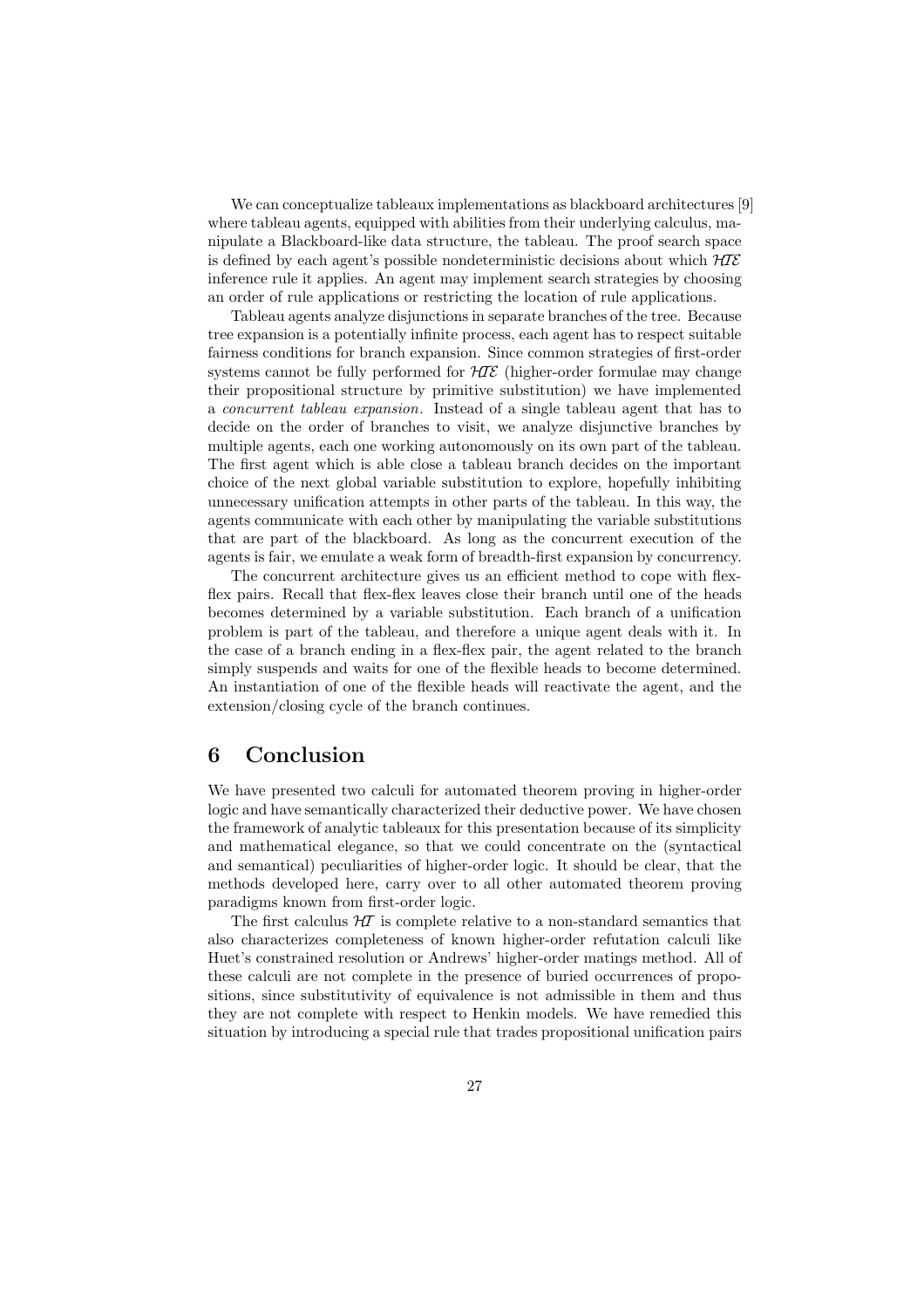for equivalences and gives a complete calculus.

The calculi presented in this chapter use Leibniz formulation of equality instead of primitive equality. While this is theoretically sufficient, it is practically infeasible, since positive Leibniz equalities lead to flexible literals that are subject to primitive substitutions and therefore to combinatorial explosion of search spaces. Therefore it will be crucial to apply the methods described in this chapter to first-order calculi with equality. Since reduction orderings tend to be very weak for higher-order logic, it seems advantageous to focus on difference-reducing calculi like those discussed in [15], particularly, since the generalization of the colored unification algorithms needed to manipulate the search restrictions has already worked out [16].

#### Acknowledgments

While most of the work reported here is based on [18, 19], important parts of the treatment of extensionality [5, 6] have been developed in collaboration with Christoph Benzmüller and was funded by the DFG in Project HOTEL.

Karsten Konrad has implemented of the Hor theorem prover [21] in the LISA project of the Sonderforschungsbereich 378.

The earlier implementation experiments and a higher-order resolution theorem prover Leo [7], that have yielded valuable intuition for the course of the proofs have been carried out in the deduction tool-box  $\mathcal{K}EIM$  which already provides most of the primitives needed for higher-order theorem provers. This has been funded by the DFG in the Schwerpunktprogramm "Deduktion" in the years 1992-1996. Without this implementation platform, the cost of experimenting would have been prohibitively high. The author is grateful to Daniel Nesmith and Detlef Fehrer of the KEIM project and Karsten Konrad for stimulating discussions about implementation issues, which have helped clarify various theoretical details.

# References

- [1] Peter B. Andrews. Resolution in type theory. Journal of Symbolic Logic, 36(3):414–432, 1971.
- [2] Peter B. Andrews. General models descriptions and choice in type theory. Journal of Symbolic Logic, 37(2):385–394, 1972.
- [3] Peter B. Andrews. On Connections and Higher Order Logic. Journal of Automated Reasoning, 5:257–291, 1989.
- [4] Christoph Benzmüller. A calculus and a system architecture for extensional higher-order resolution. Research Report 97-198, Department of Mathematical Sciences, Carnegie Mellon University, Pittsburgh,USA, June 1997.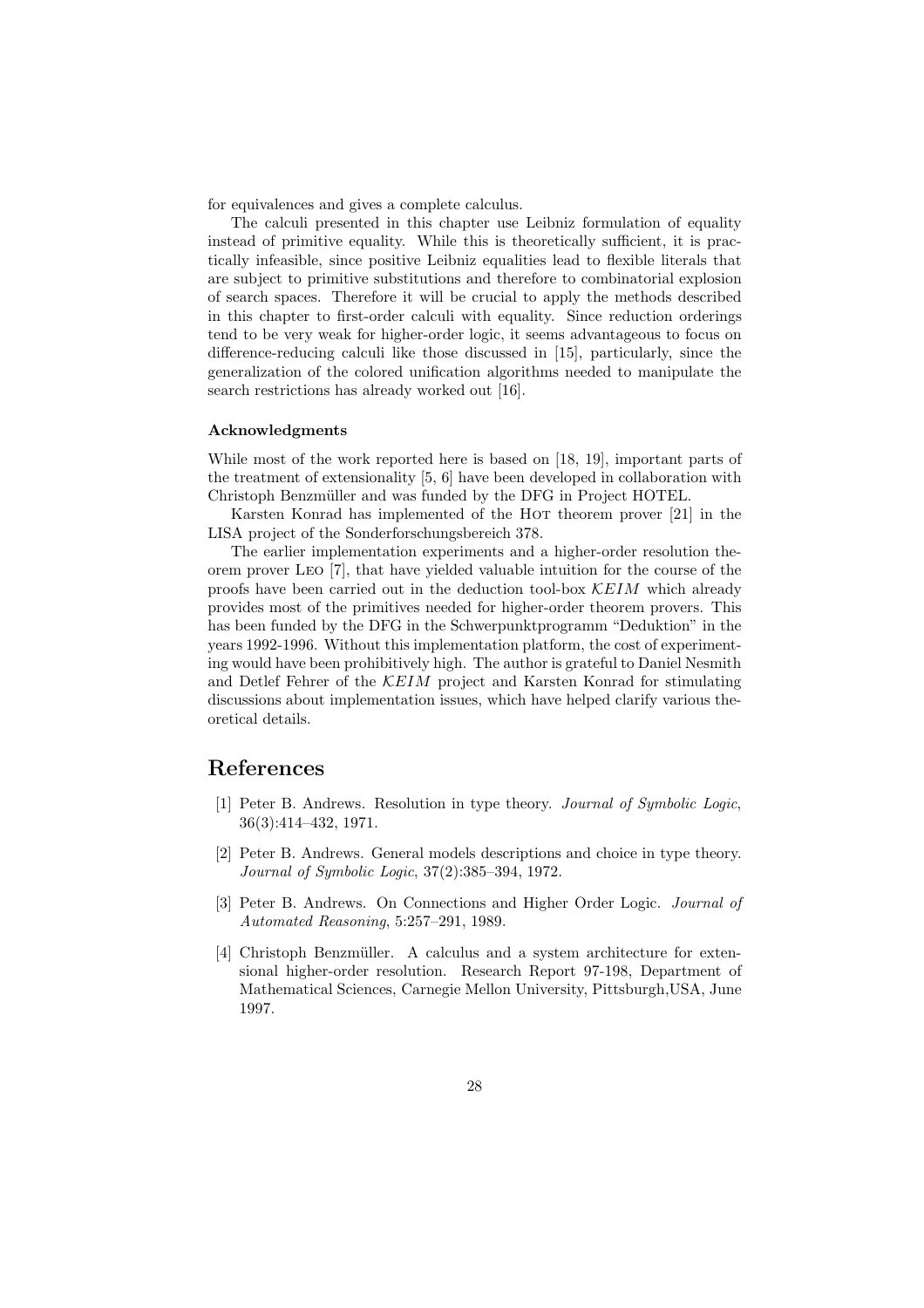- [5] Christoph Benzmüller and Michael Kohlhase. Model existence for higherorder logic. SEKI-Report SR-97-09, Universität des Saarlandes, 1997.
- [6] Christoph Benzmüller and Michael Kohlhase. Resolution for henkin models. SEKI-Report SR-97-10, Universität des Saarlandes, 1997.
- [7] Christoph Benzmüller and Michael Kohlhase. LEO a higher order theorem prover. In Claude Kirchner and Hélène Kirchner, editors, *Proceedings* of the 15th Conference on Automated Deduction, number 1421 in LNAI, pages 139–144. Springer Verlag, 1998.
- [8] Wolfgang Bibel. Automated Theorem Proving. Vieweg, Braunschweig, 1982.
- [9] R. Engelmore and T. Morgan, editors. Blackboard Systems. Addison-Wesley, 1988.
- [10] Melvin Fitting. First-Order Logic and Automated Threorem Proving. Springer Verlag, 1990.
- [11] Kurt Gödel. Über formal unentscheidbare Sätze der Principia Mathematica und verwandter Systeme I. Monatshefte der Mathematischen Physik, 38:173–198, 1931. English Version in [25].
- [12] Leon Henkin. Completeness in the theory of types. Journal of Symbolic Logic, 15(2):81–91, 1950.
- [13] Gérard P. Huet. A mechanization of type theory. In Proceedings of the Third International Joint Conference on Artificial Intelligence, pages 139– 146, 1973.
- [14] Gérard P. Huet. An unification algorithm for typed  $\lambda$ -calculus. Theoretical Computer Science, 1:27–57, 1975.
- [15] Dieter Hutter. Colouring terms to control equational reasoning. Journal of Automated Reasoning, 18:399–442, 1997.
- [16] Dieter Hutter and Michael Kohlhase. A coloured version of the λ-calculus. In William McCune, editor, Proceedings of the 14th Conference on Automated Deduction, number 1249 in LNAI, pages 291–305, Townsville, Australia, 1997. Springer Verlag.
- [17] D. C. Jensen and T. Pietrzykowski. Mechanizing  $\omega$ -order type theory through unification. Theoretical Computer Science, 3:123–171, 1976.
- [18] Michael Kohlhase. A Mechanization of Sorted Higher-Order Logic Based on the Resolution Principle. PhD thesis, Universität des Saarlandes, 1994.
- [19] Michael Kohlhase. Higher-order tableaux. In Proceedings of the Tableau Workshop, pages 294–309, Koblenz, Germany, 1995.